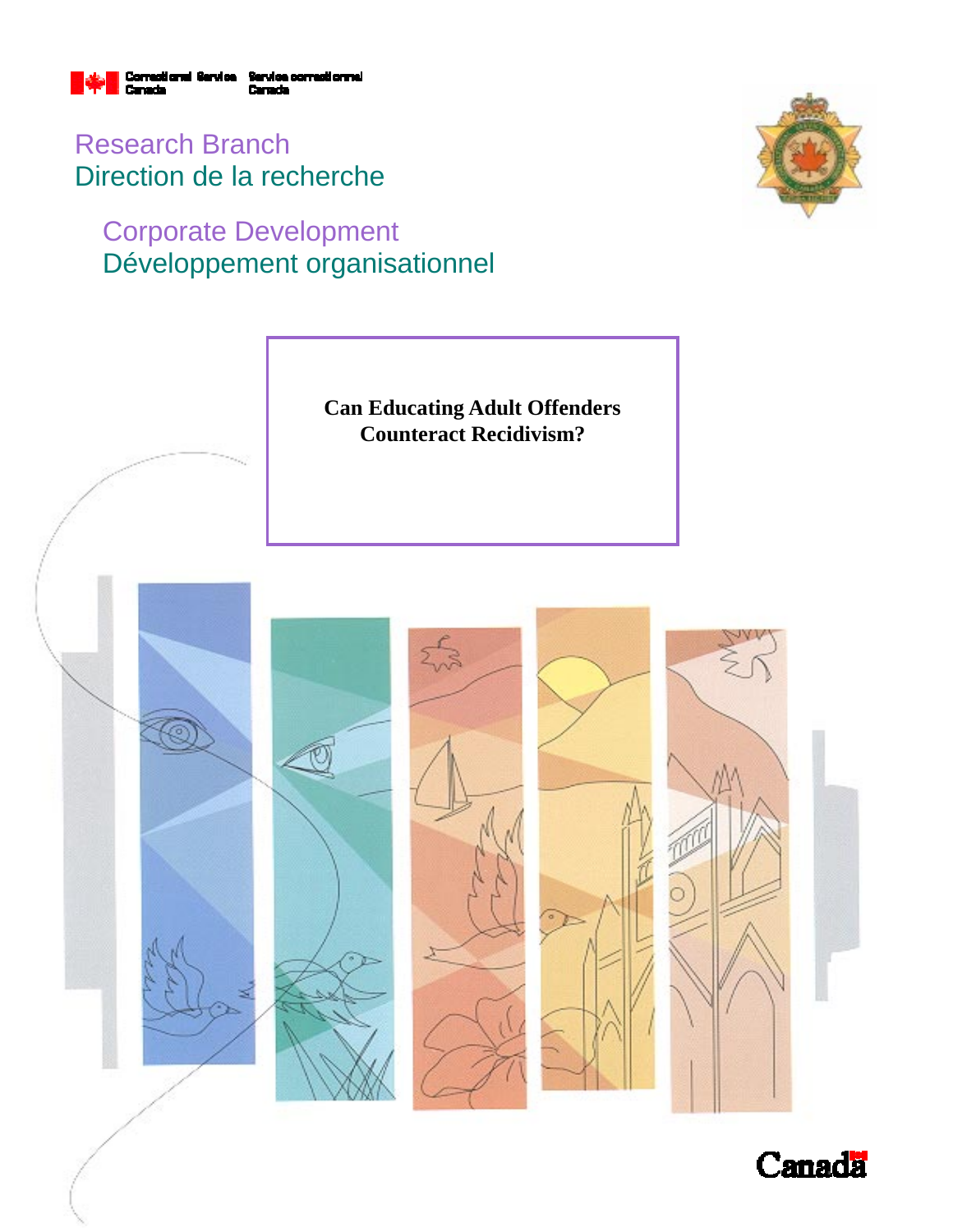# **Can Educating Adult Offenders Counteract Recidivism?**

by Frank J. Porporino, Ph.D. David Robinson, Ph.D.

Prepared for the ACA Winter Conference Portland, Oregon

Research and Statistics Branch Communications and Corporate Development Correctional Service of Canada

This report is also available in French. Ce rapport est également disponible en Français. It is available from the Communications Branch, Correctional Service of Canada, 340 Laurier Avenue West, Ottawa, Ontario, K1A 0P9.

January 1992 **Research Report No. R-22**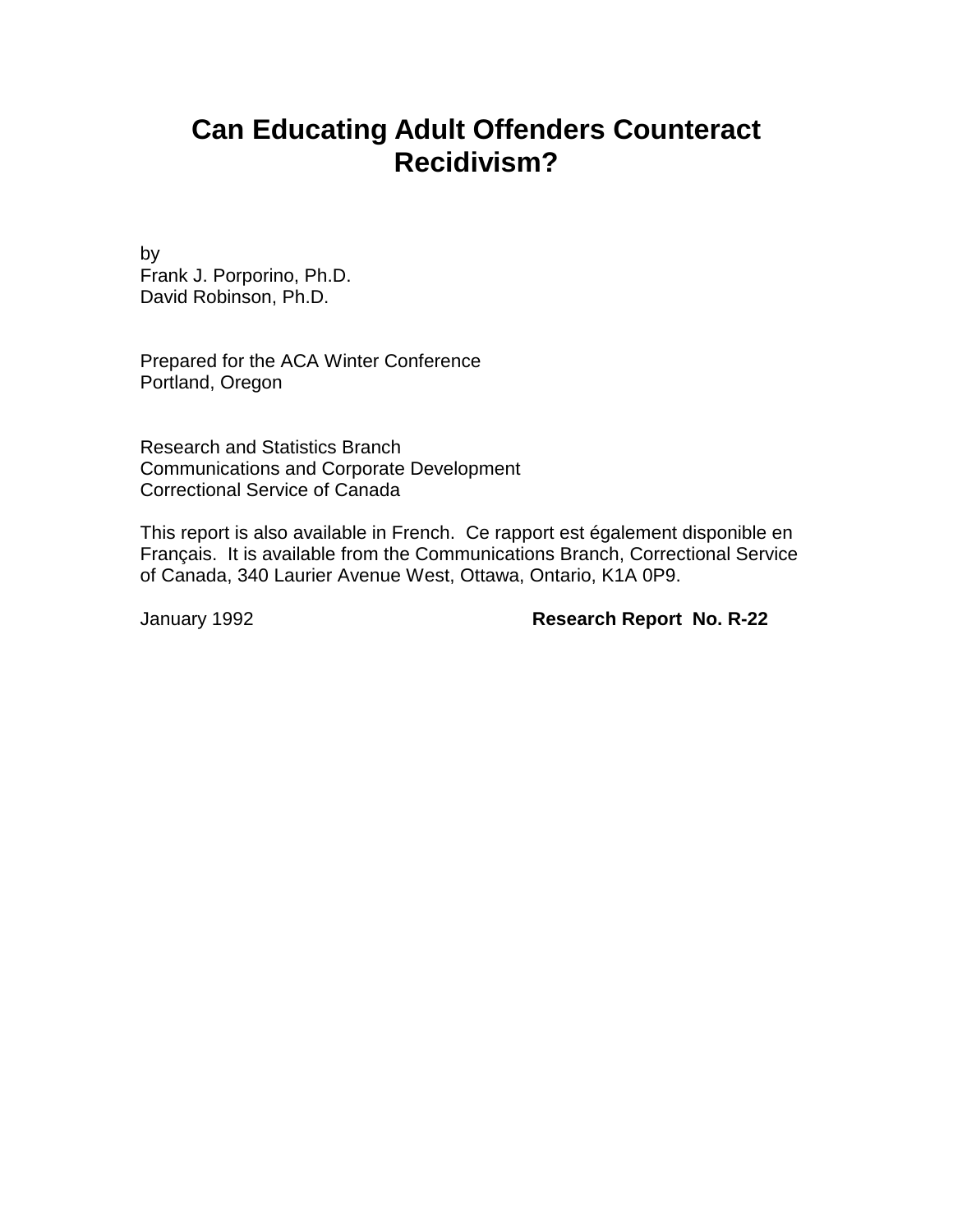## **Executive Summary**

Participation in Adult Basic Education grew very quickly in the Correctional Service of Canada since the Government of Canada announced special measures to combat literacy in 1986/87. At any one time, about 1,600 offenders, or 15% of the federal inmate population, is engaged in ABE programming Almost half of those who participate are enrolled on a full-time basis. Although, ABE programming requires a large share of our programming resources (about \$5.6 million spent in 1990-1991), until recently there was only scant evidence regarding the "correctional" impact of ABE. The Correctional Service of Canada has now completed research on the effects of Adult Basic Education on recidivism and other indicators of post-release adjustment in the community The current results have furnished grounds for optimism about the positive benefits of our efforts in providing literacy and numeracy training for federal offenders.

CSC researchers approached the question of the effectiveness of ABE from two perspectives. A large follow-up study was done on ABE participants who were conditionally released to determine whether or not program completion was related to subsequent readmissions. Secondly, in order to determine offender perceptions about the benefits of ABE, interviews were conducted with a small sample of offenders in two regions. In both studies, the evidence was very positive.

In the large study, readmissions were monitored for an average of 1.1 years for 1,736 offenders who had been participants in ABE in 1988 and were subsequently released on full parole or mandatory supervision. The released offenders fell into three categories of ABE participation: Completion (grade 8 equivalent), Release before Completion, and ABE Withdrawals. The latter group was composed of offenders who had voluntarily decided to withdraw from the program before reaching the grade 8 achievement target. The poorest outcomes were associated with this group. Only 30.1% of the ABE completers had readmissions during the follow-up period compared to 35.5% of those who were released before completing, and 41.6% of the offenders who had withdrawn from ABE.

A possible explanation for the findings was that ABE completers were more successful in the community, not because of ABE, but because they were lower risk offenders. However, a series of statistical analysis that we used to test this argument indicated that even high risk offenders benefit from ABE. In fact, those offenders who possess "high risk' characteristics appeared to benefit from ABE completion more than lower risk offenders. For example, while the positive effects of ABE on recidivism for mandatory supervision cases was apparent, ABE completion did not influence post-release outcomes for full parole cases. In other words, ABE seemed to help reduce recidivism for mandatory supervision cases, but had no impact for full parole cases. Other evidence showed benefits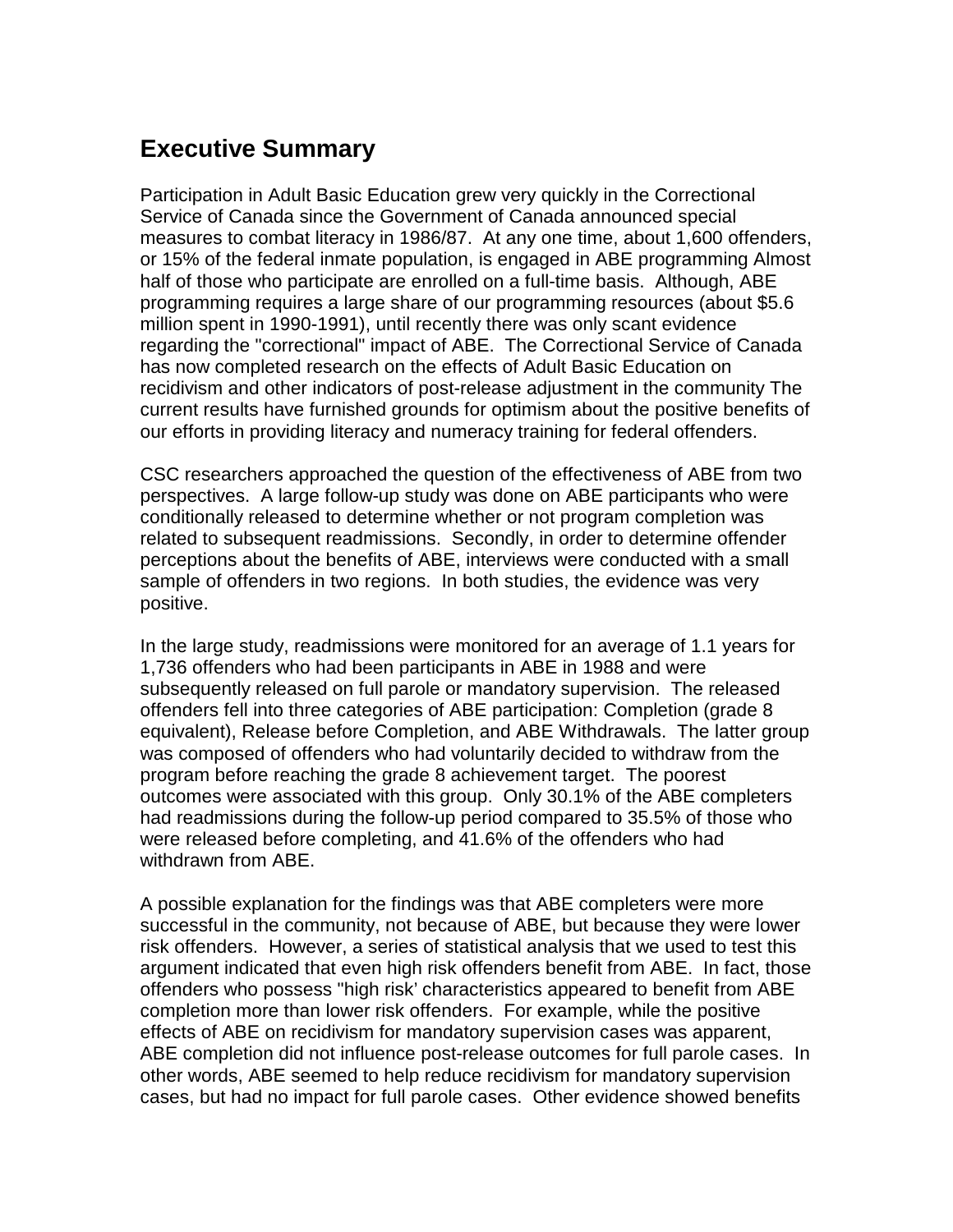of ABE when alternative "high risk' indicators were examined. The positive influence of ABE held for offenders serving longer sentences, those who had served previous federal terms, violent offenders and younger offenders.

The second study surveyed, using in-depth face-to-face interviews, 38 offenders in the Pacific and Ontario regions who had participated in ABE and were released on full parole or mandatory supervision. Since their release, the majority of these offenders (79%) were employed full-time and most had gained employment within the first month after release. About a third of the respondents felt that skills gained in ABE were very helpful in their job search. About half of the offenders said that ABE skills continued to be "very useful" with respect to matters they encountered "on-the-job". Close to 90% said they read newspapers and a large proportion also read books or magazines. Thirty percent felt that their ABE experience helped them in family matters and about three quarters of the respondents said they felt "more in control" of their lives. The survey data also suggested that the acquisition of numeracy skills may be particularly important in giving offenders a sense of self-mastery.

Taken together, the results of the both studies lend new support to the notion that gaining literacy and numeracy skills may be important factors in successful community reintegration.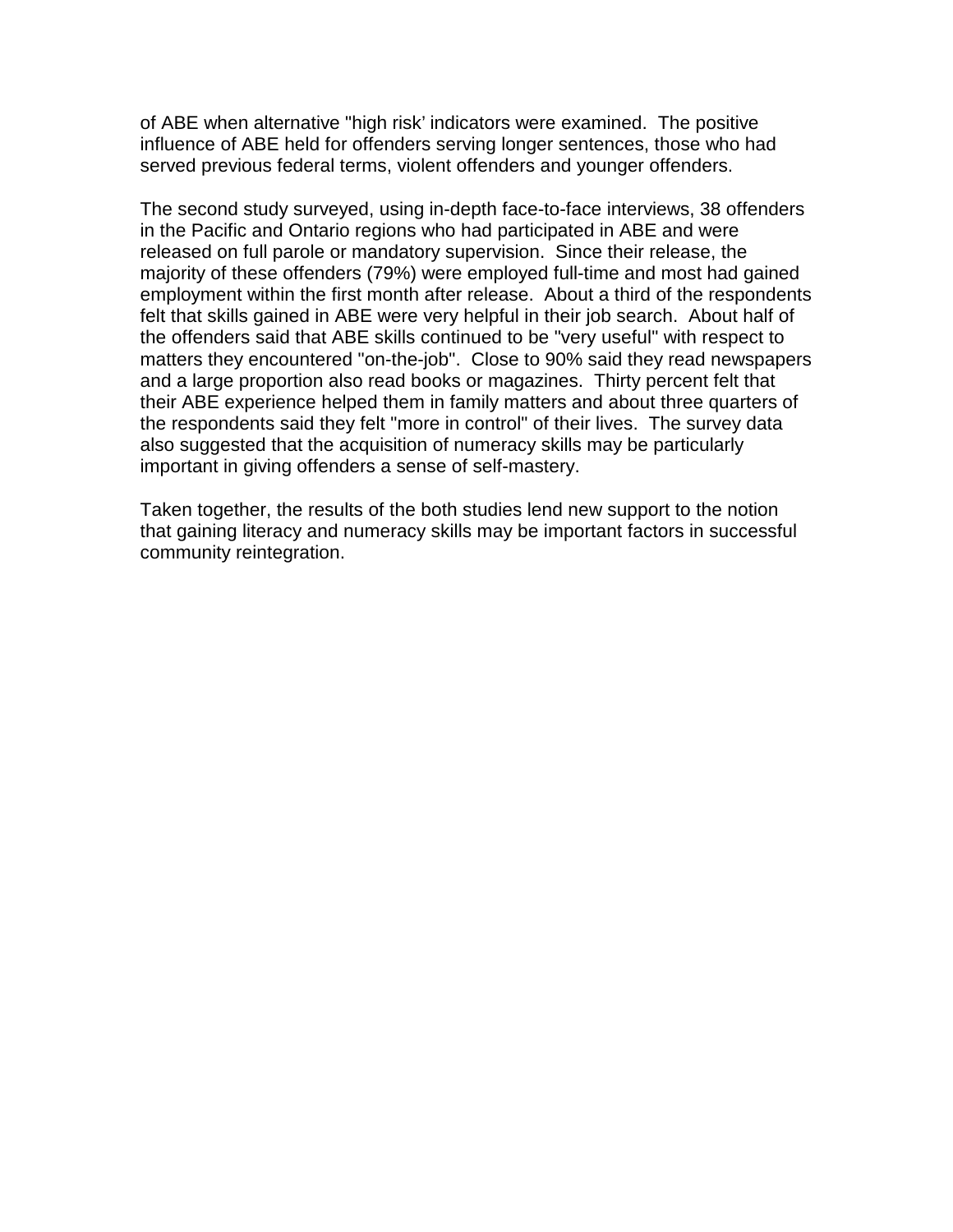# **Table of Contents**

| <b>CAN EDUCATING ADULT OFFENDERS COUNTERACT RECIDIVISM?</b>            | 1                       |
|------------------------------------------------------------------------|-------------------------|
| <b>Executive Summary</b>                                               | $\overline{2}$          |
| <b>Table of Contents</b>                                               | $\overline{\mathbf{4}}$ |
| <b>Can Educating Adult Offenders Counteract recidivism?</b>            | 5                       |
| <b>Research Linking Basic Education With Reduced Recidivism</b>        | 5                       |
| Table 1 Studies of Adult Offenders in Basic Education Programs         | $\overline{7}$          |
| The Correctional Service of Canada's Approach to Basic Education       | 8                       |
| Figure 1 Participation Rates for Educational Programming and ABE Full- |                         |
| <b>Time Equivalent Enrolments</b>                                      | 11                      |
| <b>ABE Effects on Recidivism</b>                                       | 12                      |
| <b>Quantitative Analysis of ABE Effects</b>                            | 12                      |
| Table 2 Characteristics of Released ABE Participants                   | 14                      |
| Figure 2 Readmission Rates of ABE Participants*                        | 16                      |
| Figure 3 Readmission Rates of ABE Participants by Selected             |                         |
| Characteristics                                                        | 18                      |
| Figure 4 Readmission Rates and ABE Participation by Release Type       | 20                      |
| <b>Qualitative Analysis of ABE Effects</b>                             | 21                      |
| Table 3 Perceived Benefits of ABE                                      | 23                      |
| Table 4 ABE Participants' Self-Assessed Change                         | 24                      |
| <b>References</b>                                                      | 25                      |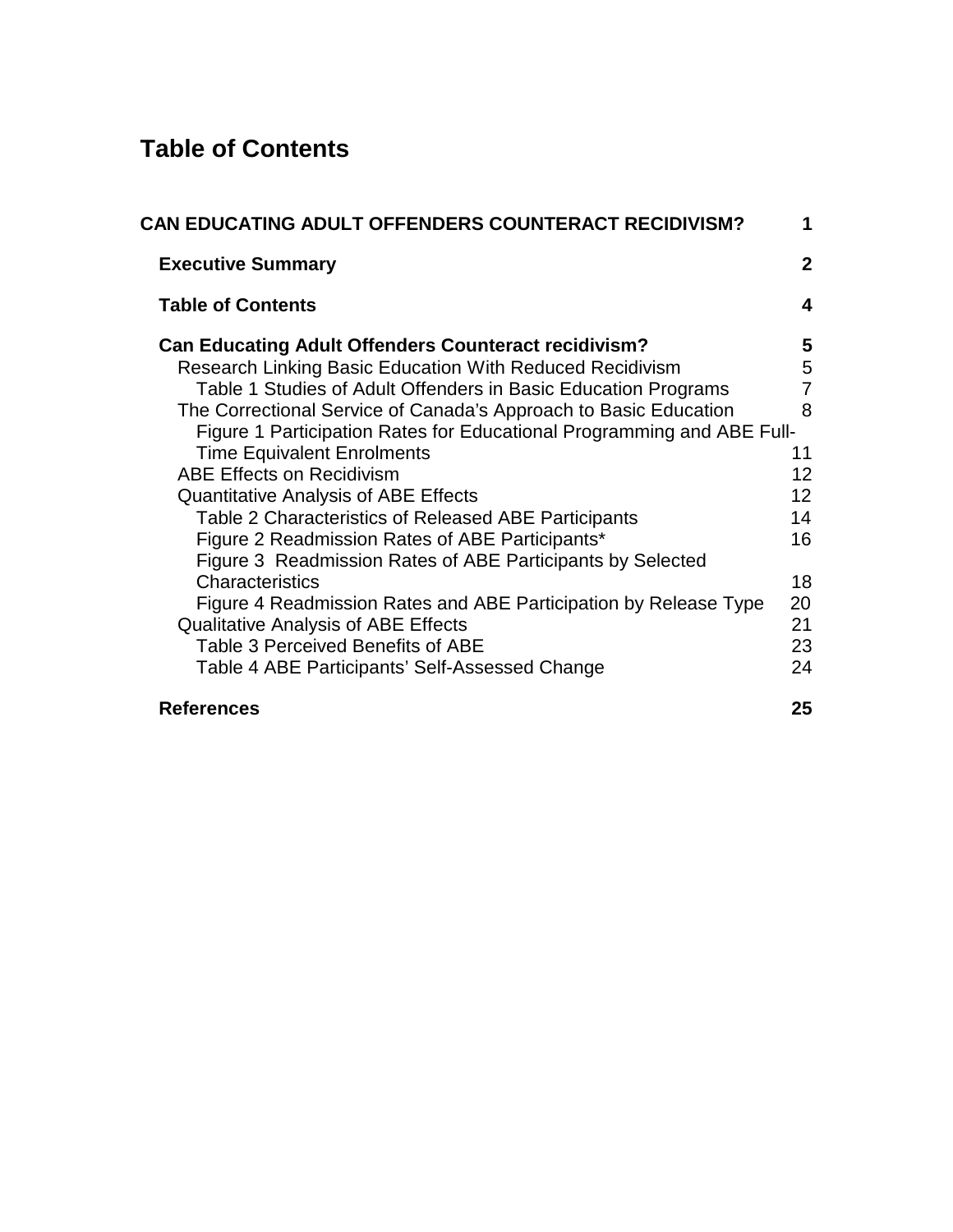## **Can Educating Adult Offenders Counteract recidivism?**

"It is axiomatic that no one in prison is reprehensible and antisocial all of the time. Another way of putting this dictum is that no inmate is impervious to intervention all of the time, and this means that if the "right" overture happens to intersect with the "right" intermission or crisis in even a discouraging chronology, the inmate is likely to resonate and respond." (Toch 1987, p.66).

Correctional programs should have one fundamental goal that transcends variation in content, mode of delivery, duration or theoretical orientation --- to engage the offender in developing a new perspective on the possibility, and the possibly rewarding outcomes, of a non-criminal lifestyle. The acquisition of necessary skills for pro-social living can easily follow this basic change in attitude and outlook.

In this light, the question of whether education for offenders can have an effect on their reintegration into the community is, in a very real sense, a tautology. The process of reintegration, when it catches, is essentially regenerative and educative. A more appropriate question, and one that correctional agencies need to address to more effectively target their program resources, is when and with what types of offenders is educational programming more or less successful?

This paper describes some of the efforts that have been made within the Correctional Service of Canada to study the benefits of our Adult Basic Education programs, both for the general process of reintegration and in reducing the likelihood of recidivism for different categories of offenders.

#### **Research Linking Basic Education With Reduced Recidivism**

"It cost the Government half a million bucks to keep me in jail and \$450 to teach me to read and write." (Ex-con and former illiterate)

"In a meritocratic society those whose Powers of oral and written expression are extremely limited are left at the starting line in the race for social status. It is perhaps difficult for the educated person to appreciate the sense of isolation and inferiority which the illiterate must feel. These people are already cut off in a host of ways from society. Those amongst them who are shut away in prisons are doubly punished." (Palfrey, 1974, p. 84)

School failure in childhood and adolescence is widely accepted by researchers as one of the most consistent precursors of later adult criminality (Loeber, 1991). Whether the opposite is the case, that some success in scooting can contribute to desistance of adult criminality, has certainly not been as convincingly documented.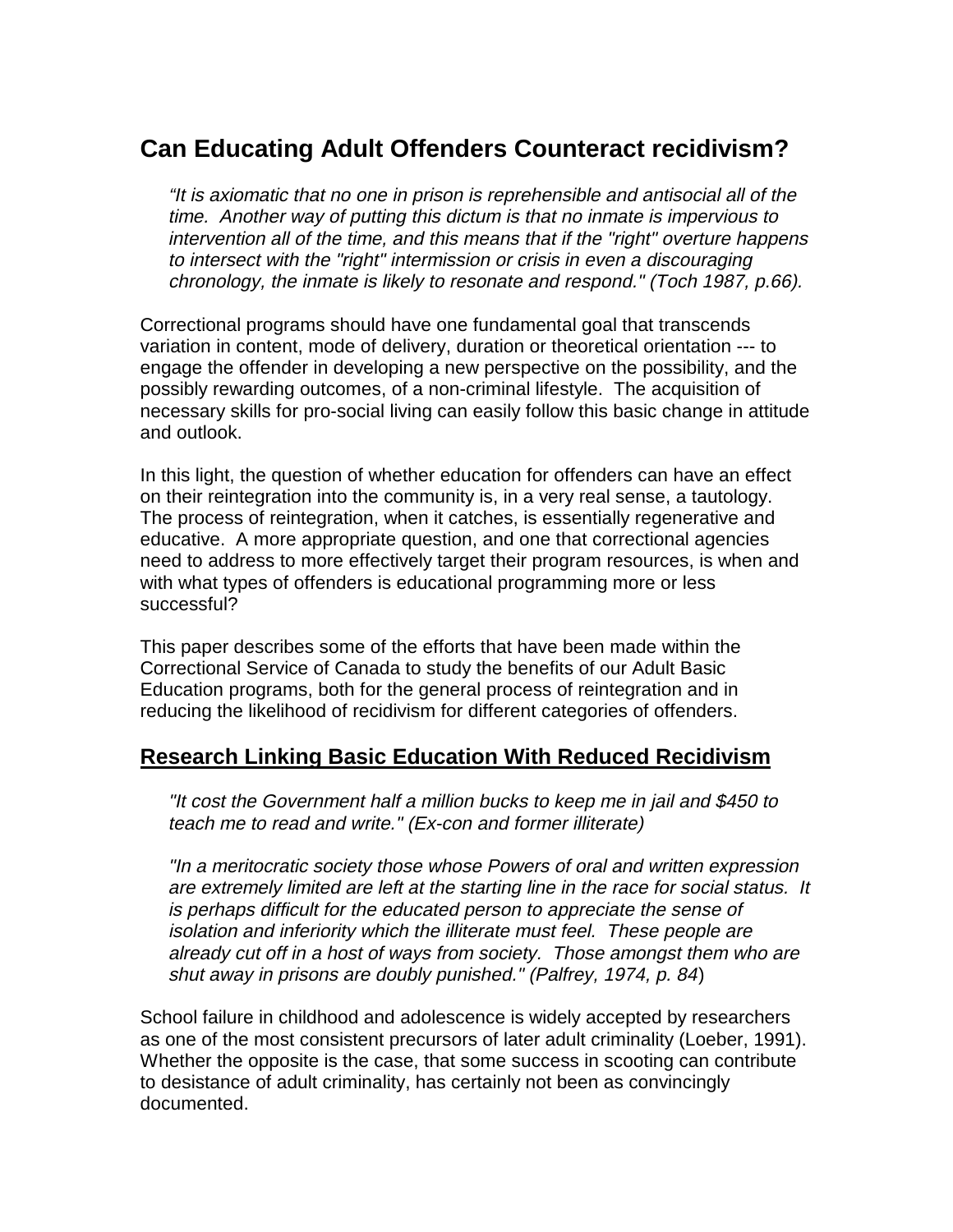There have been a number of excellent reviews of the research literature examining evidence for the effectiveness of correctional education programs (Linden & Perry, 1983; Ross, 1978; Ryan, 1991). One author has asserted that this literature is :

"..a mixture of exaggeration, unsubstantiated affirmations, inadequate definition and specification of terms, conflicting statements re incidence, inadequate consideration of confounding factors (e.g., socioeconomic class variables) and persisting myth." (Ross, 1978, p. 207)

Without doubt, the measurement of program impact in corrections is fraught with difficulties. Reduced recidivism, as one end-point index that some change has occurred, is clearly inadequate in revealing either the nature or the source of that change. Undoubtedly, the pathways to change for offenders, as with individuals more generally, are multiply determined; change typically arises out of a chain of events, reinforced and supported by improvement in both personal and social circumstances.

Acknowledging that recidivism is only one indirect measure of effectiveness, and that other factors may confound the effects of educational programming, dismissing recidivism altogether as a measure of outcome is clearly inappropriate. Indeed, our own reading of the literature on educational programming in corrections is quite optimistic. It suggests that there is more support than is commonly recognized for the beneficial effects of educational upgrading on recidivism.

From approximately 30 studies on the relationship between educational programming in prisons and recidivism among offenders, our analysis examined seven, which dealt specifically with Basic Education among adult male offenders.

Table 1 presents a brief description of the types of studies completed and their results. It should be noted that all seven studies used relatively sound methodologies. Sample size ranged from 75 offenders to more than 3,000, and the follow-up period for examining recidivism was also substantial (the shortest period being approximately two years). More importantly, we observed that the studies with the soundest methodologies yielded the most positive findings.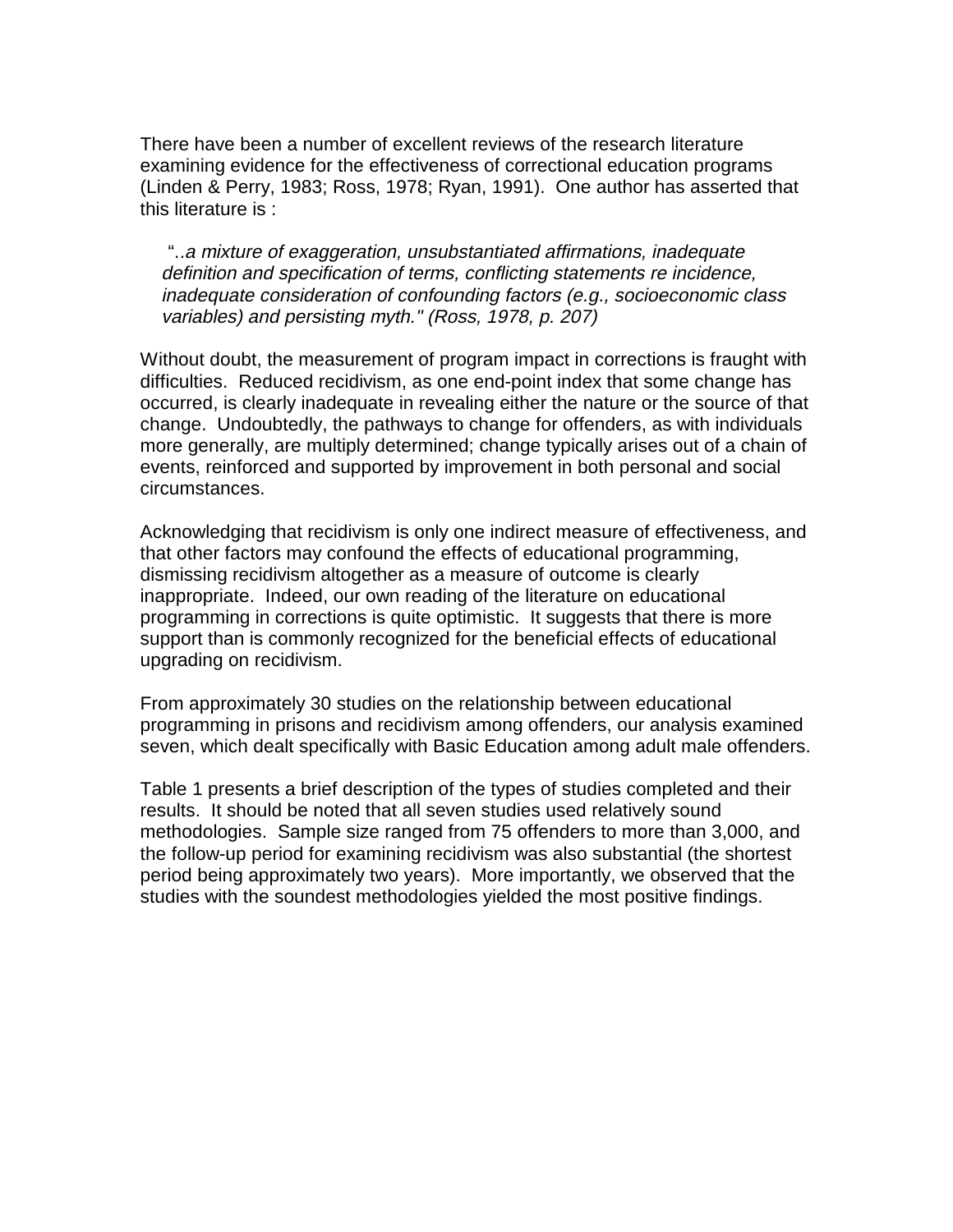**Table 1 Studies of Adult Offenders in Basic Education Programs**

| <b>Study</b>           | <b>Setting</b>                                            | Number of<br><b>Offenders</b> | Follow-up<br>period<br>(months) | <b>Recidivis</b><br>m Effect | <b>Recidivis</b><br>m Rates<br>(Participants<br>comparison) |
|------------------------|-----------------------------------------------------------|-------------------------------|---------------------------------|------------------------------|-------------------------------------------------------------|
| Glaser 1964            | 5 U.S.<br>Federal<br>Institutions                         | 2908                          | 48                              | <b>No</b>                    | Part. 39%<br>Comp. 33%                                      |
| Ingalls 1978           | Canadian<br>Federal<br>Penitentiary:<br><b>Drumheller</b> | 89                            | 60                              | <b>No</b>                    | Part. 81%<br>Comp. 62%                                      |
| Mace 1978              | West<br>Virginia<br><b>State</b><br>Institutions          | 320                           | 48                              | Yes                          | Part. 13%<br>Comp. 26%                                      |
| Mason &<br>Seidler     | Oregon<br><b>State</b><br>Institutions                    | 405                           | $20 - 26$                       | <b>No</b>                    | Part. 26%<br>Comp. 22%                                      |
| <b>Stevens</b><br>1986 | 18 State of<br>Georgia<br>Institutions                    | 3041                          | 24                              | Yes*                         | Part. 12%<br>Comp. 19%                                      |
| <b>Walsh 1985</b>      | Adult<br>Probationers<br>Ohio                             | 75                            | 42                              | Yes*                         | Part. 16%<br>Comp. 44%                                      |
| <b>Zink 1970</b>       | <b>New Castle</b><br>Institution,<br>Delaware             | 220                           | Up to 60                        | Yes*                         | Part. 40%<br>Comp. 60%                                      |

\* **Random or matched comparison group design**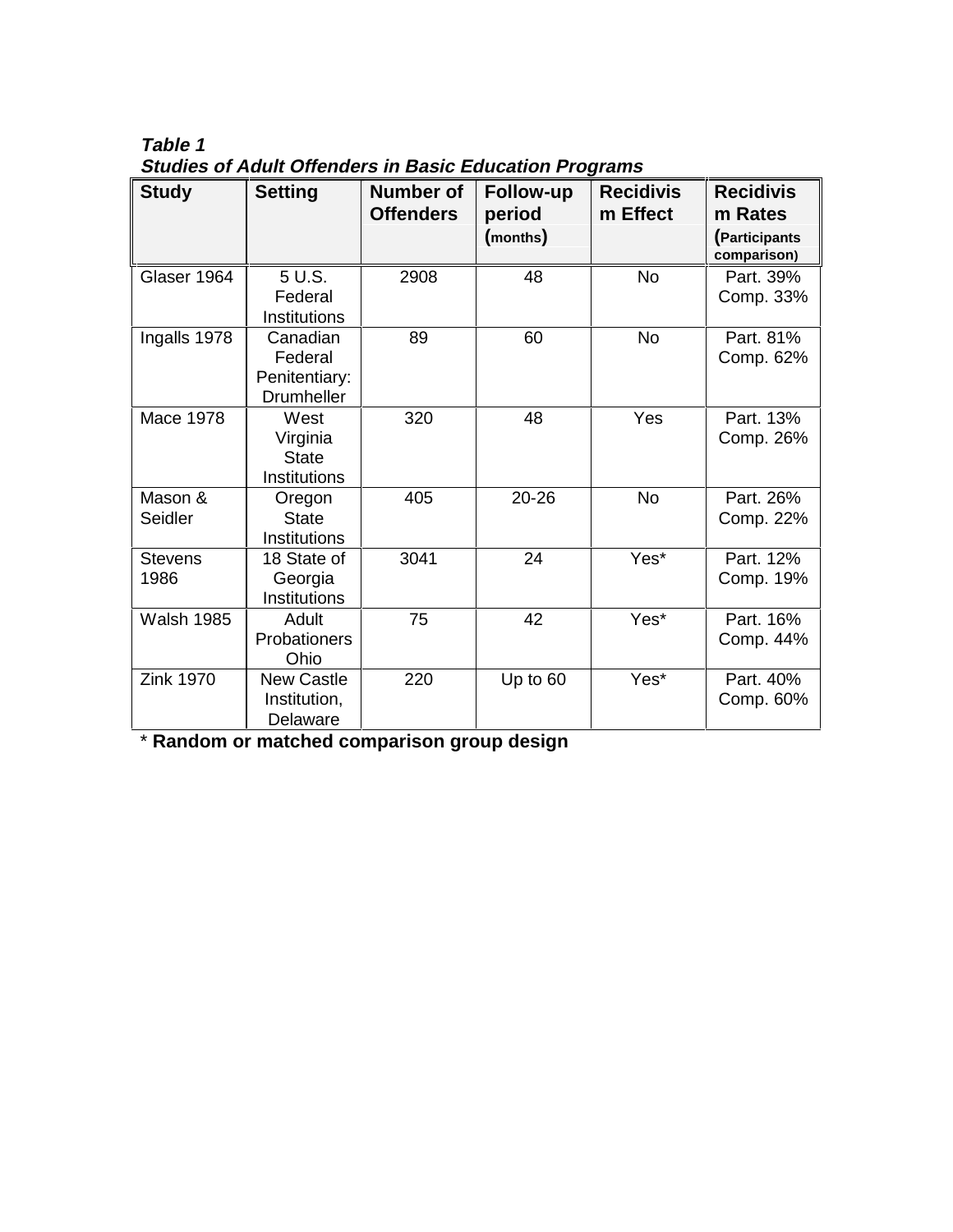At first glance, there appears to be only weak support for the conclusion that participation in Basic Education programs has a positive impact on recidivism only four of the seven studies found that the recidivism rates of participants were significantly lower than those of the comparison groups. Upon closer examination, however, the results become more convincing: Only three of the seven studies used a random or matched comparison group design, that is, an appropriate and convincing method of selecting their samples. Notably, all three of these studies found that the recidivism rate of participants in the basic education programs was significantly lower than that of the comparison group. We consider this an important finding.

In summary, although our review of the literature was by no means exhaustive, we did find research to support the contention that participation in Basic Education programs by adult male offenders has a positive effect on their recidivism rates.

### **The Correctional Service of Canada's Approach to Basic Education**

We have found a similar effect of reduced likelihood of recidivism in our analysis of participation in Adult Basic Education programming offered by the Correctional Service of Canada.

Education represents a major programming endeavour for the Correctional Service of Canada. In the 1990-91 fiscal year, approximately 44% of inmates who were available for education or work -- a total of 4,364 offenders - participated in some type of educational program. Educational programs available to inmates include Adult Basic Education, and secondary, vocational, college, and university studies. The total cost of these programs in 1990-91 was approximately \$26,300,000 for an annual average full-time equivalent enrollment of 3,231 students.

A large share -- close to one third -- of educational enrollments are in Adult Basic Education (ABE). Another 8% of correspondence registrations are for ABE. Although often referred to as "literacy" training, ABE leads to certification in both literacy and numeracy skills at the grade-eight level. More recently, we have set out to encourage grade-ten completion since this is a prerequisite for many Vocational Training courses.

On admission, offenders are asked to take achievement tests to assess language (reading and writing) and mathematical skills (we have adopted the Canadian Adult Achievement Test). All offenders who score below the gradeeight level are offered the opportunity to enroll in ABE programs. We complement this grade-level testing with formative evaluations assessing functional skills. Moreover, progress is determined through the formative evaluation of teachers and final certification at a given grade level is attained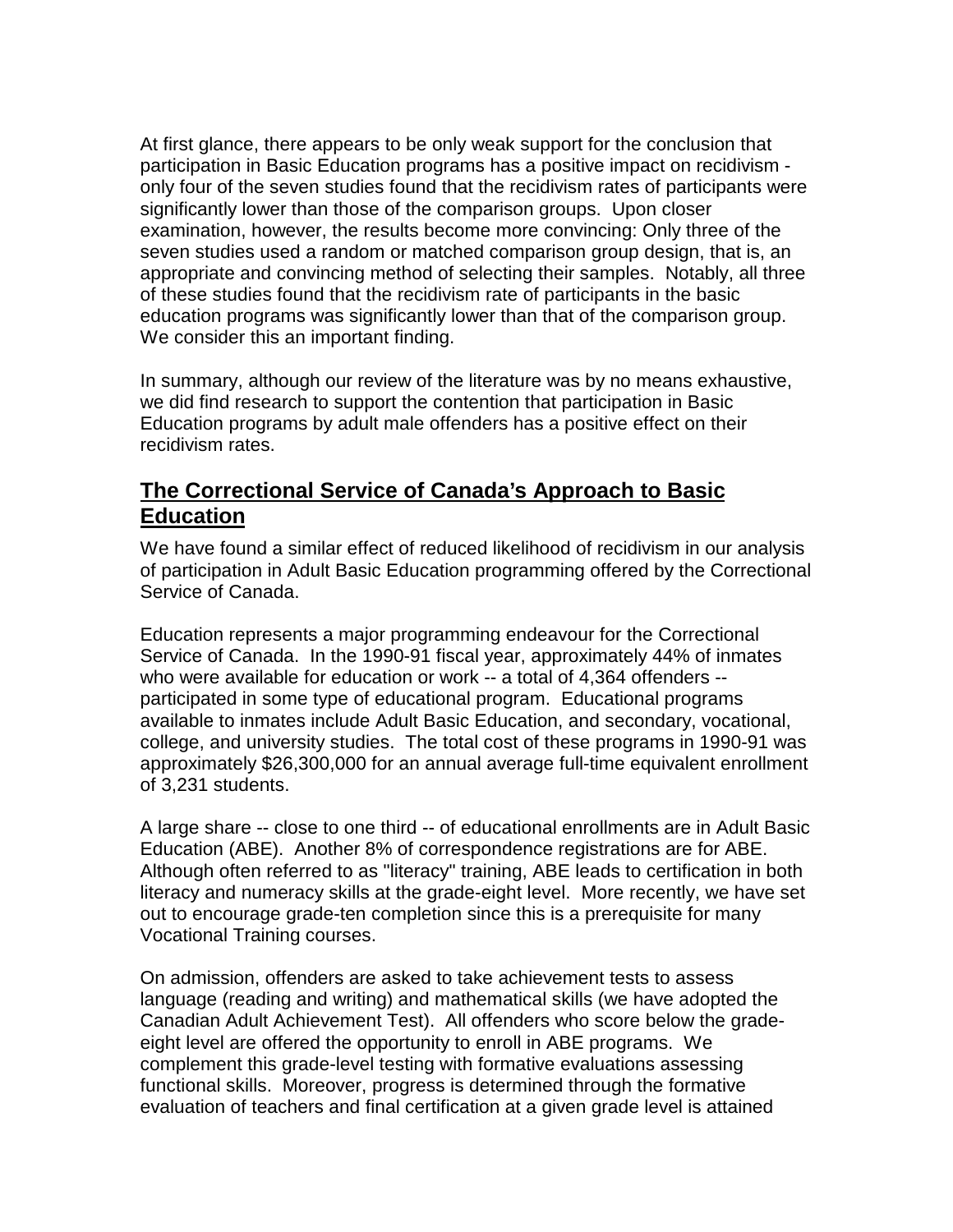only when local community standards are met ( i.e., testing to determine achievement of provincial curriculum standards).

The average inmate who enrolls in ABE has grade-six-level skills and spends an average of three to six months achieving grade eight.

Our approach to Basic Education over the past number of years has increasingly adopted a functional view of literacy wherein offenders are regarded as voluntary adult learners who study to acquire literacy and numeracy skills appropriate to their self-defined needs and goals. We attempt to provide, for example, a teacher to student ratio that will allow for individualized attention (one teacher for six students for up to grade five, and one to eight students for grades six to eight). We rely extensively on peer tutors, emphasize variety in curricula and resource materials, provide private learning spaces as much as possible, and support computer-assisted learning for those offenders who are so inclined.

Participation in ABE is voluntary, although we clearly endorse an active motivational approach as our overriding strategy for intervening with offenders. There are constraints in the kinds of work placements, and consequently in the level of pay, for those offenders who refuse basic upgrading. We believe, however, that there are more significant intrinsic incentives that we are tapping into. We ..contextualize ABE, and encourage participation, as part of a much broader programming strategy focusing on the personal development of offenders. In addition to our specialized programming (e.g., for substance abuse or sexual offending), in all of our major institutions there are now a range of Living Skills programs targeting particular cognitive, attitudinal, and interpersonal problems that we see as propelling offenders towards criminal behavior (Fabiano, Porporino, & Robinson, 1991; Fabiano, Robinson, & Porporino, 1990). We believe that this purposeful and mission-driven approach to programming has been successful in ..signaling" to offenders that we wish to make a genuine investment in their reintegration. Participation in ABE for many offenders becomes a first step, often serving to eliminate antipathy towards programming more generally.

ABE participation has grown very quickly, beginning in 1986-87 when the Government of Canada announced special measures to combat illiteracy. The Correctional Service of Canada made ABE its priority in educational programming. Now, at any one time, approximately 1,600 offenders, or over 15% of the federal inmate population, are enrolled in some type of ABE program. Almost half of ABE participants are full-time students. The remainder combine their enrollment with work or other types of programming. Participation rates are fairly uniform across our five regions.

In the 1990-91 fiscal year, 903 inmates achieved grade-eight levels in language and mathematics through participation in the Correctional Service of Canada's ABE programs. The enrollment to completion ratio for grade eight was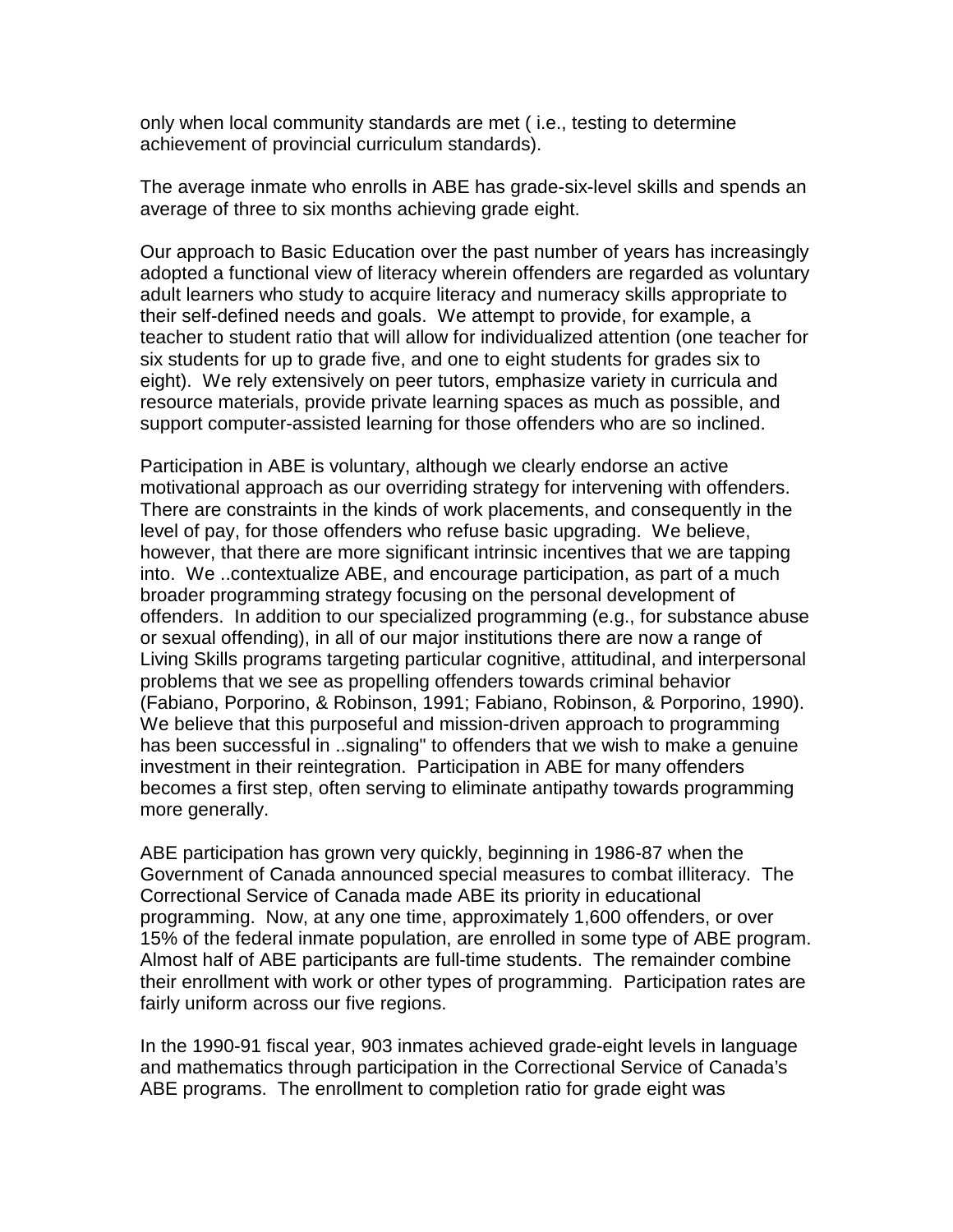approximately four to one (considerably higher at about 2.6 to 1 for grade five), and the cost per completion was \$6,151, an increase of about two thousand per completion from 1989-90. Relative to overall participation in educational programming over the last five years, Figure 1 shows how enrollment in ABE programming rose sharply in 1987-88, and has been sustained at a level of about one-third of all educational enrollments.

A special effort has been made to address the educational needs of our native offenders (e.g., by relying on culturally relevant educational materials and activities and incorporating cultural life skills components). With native offenders making up about 10% of the offender population, about 12% of the participation in ABE programs is by natives.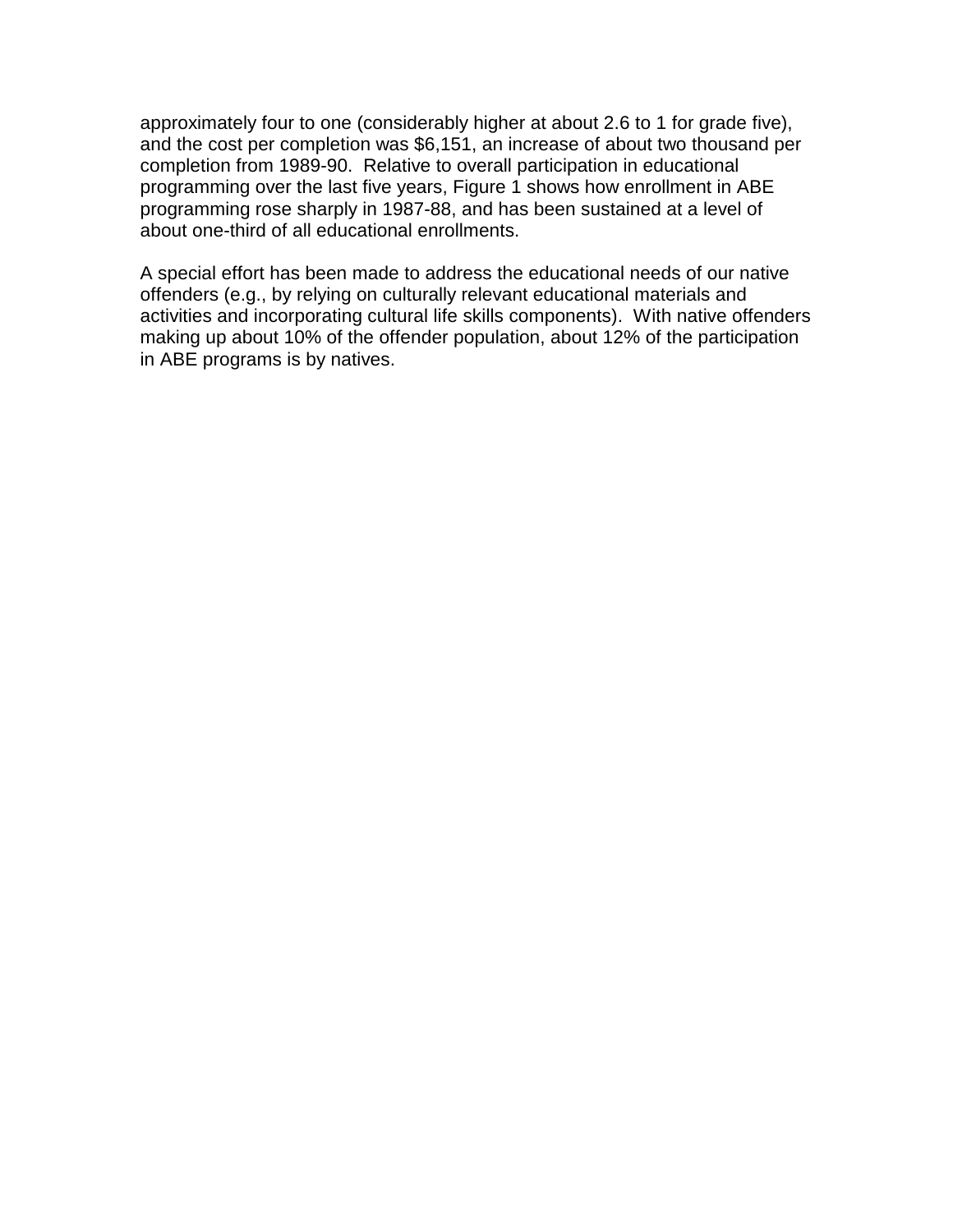

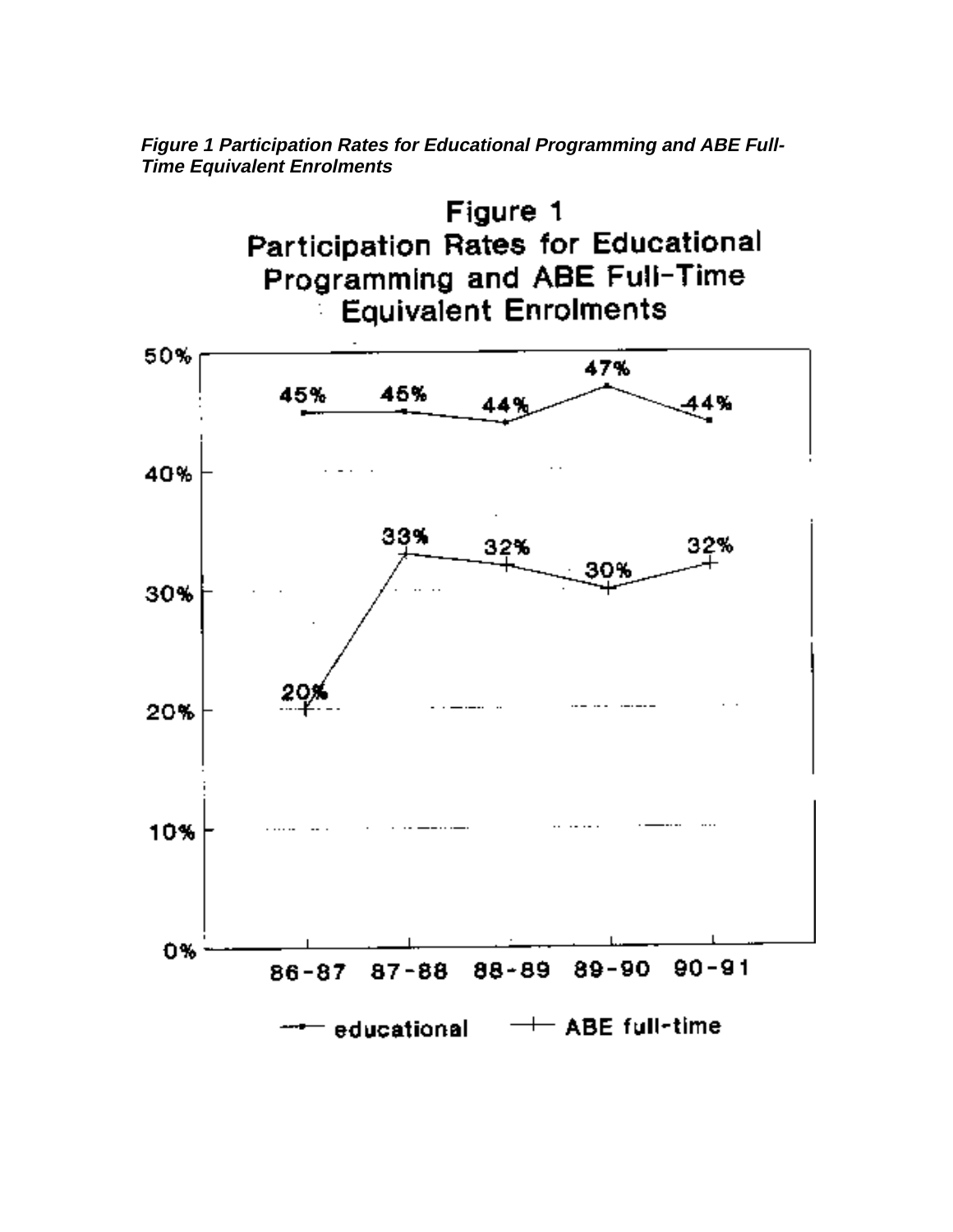## **ABE Effects on Recidivism**

With the infusion of resources into ABE (about \$5.6 million spent by the Correctional Service of Canada in the 1990-1991 fiscal year), program planners and correctional administrators are anxious to learn if there is measurable impact on recidivism. Obviously, offenders who participate in ABE increase their language and mathematical skills -- an advantage that Canadians believe every member of society should possess. However, an important question remains: What contribution does ABE make in enhancing the quality and the likelihood of successful reintegration in the community. Despite the programming resources necessary to sustain a high level of participation in ABE, the Correctional Service of Canada had little evidence that ABE was having the desired "correctional" impact.

We approached this issue from two perspectives. From a more qualitative angle, we were interested in whether those offenders who participated in ABE, and were now released, would "perceive" and "attribute" benefits to their participation in the program. The methodology we adopted was to conduct semistructured interviews with a random sample of ABE graduates, who were under conditional release in the community, in two regions of the country. The second more quantitative study we conducted involved examining the post-release outcomes of a large sample of offenders who participated in ABE programs in 1988. The outcomes of those offenders who had achieved a grade-eight level were compared with those of ABE participants who, for whatever reason, had not completed the program prior to release.

The findings from both our qualitative and more quantitative analysis generally provide encouraging evidence that involvement in Adult Basic Education during incarceration can improve adjustment after release.

### **Quantitative Analysis of ABE Effects**

The sample for our quantitative analysis included a total of 1,736 offenders who participated in ABE during 1988 and were subsequently released to the community. We selected participants from 1988 in order to allow sufficient time to observe whether they would recidivate upon release. All the offenders were monitored from the time they were released until October 1990. The average post-release follow-up period was 1.1 years. The majority of the offenders in the study (57%) were followed up for at least one year, and only 16% were followed up for lest than six months.

A number of inmates who enroll in ABE never complete their programs. Some consciously decide to withdraw from their program of studies; others terminate their participation because they are transferred to another institution; and still others are granted conditional release before they have an opportunity to achieve the grade-eight completion target. In 1987, a total of 3,278 inmates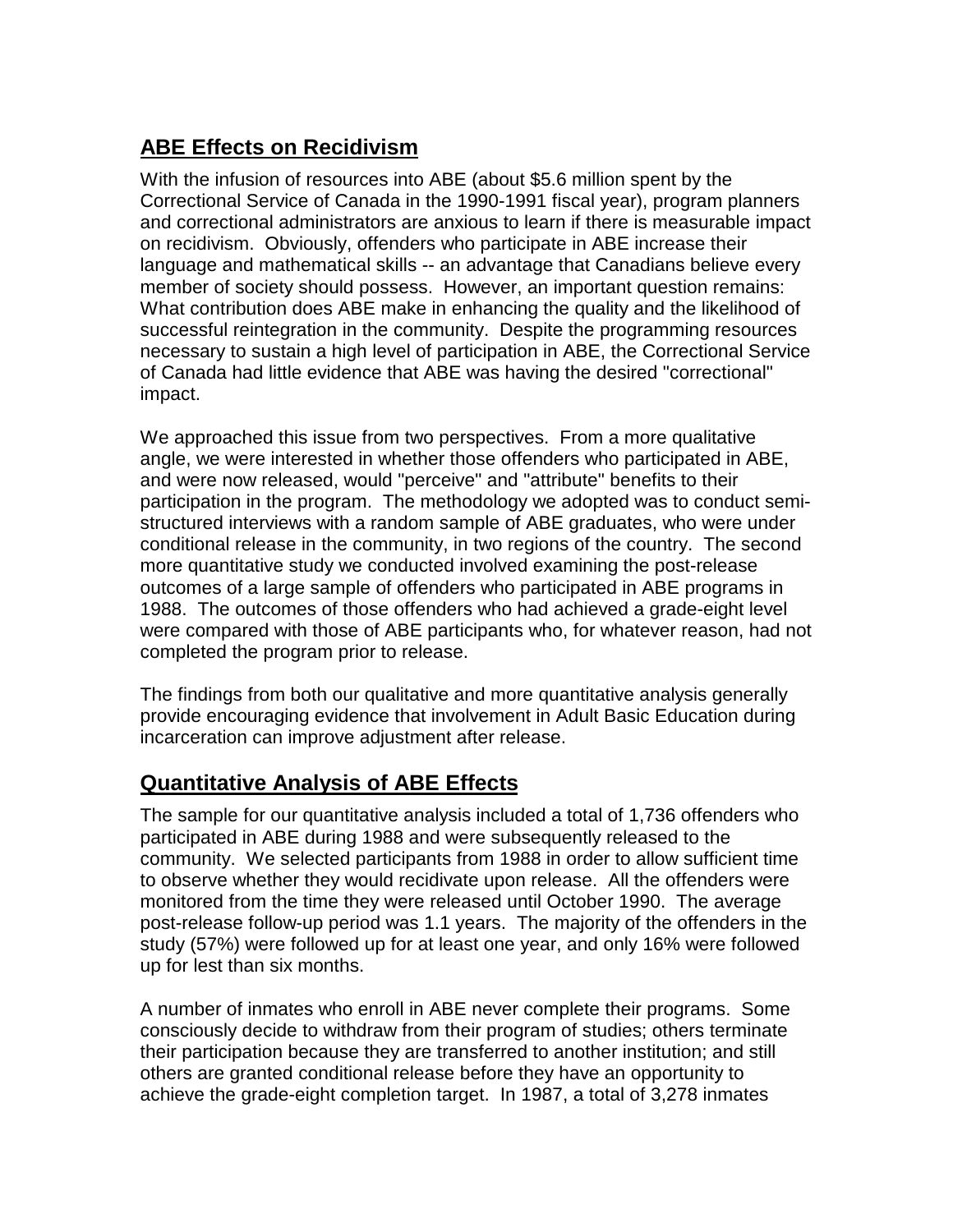participated in ABE programs run by the Correctional Service of Canada. However, by the end of 1989, only about half of these inmates had completed ABE.

The sample we examined included 899 offenders who successfully completed the grade-eight level, 462 who were released before completing ABE, and 375 who chose to withdraw from the program.

When we compared the characteristics of these released ABE participants with our general population of released offenders (see Table 2), two differences were striking in illustrating the kinds of offenders that ABE appears to involve (either because they are attracted to ABE or because our staff make special efforts to target these individuals). It was clear that ABE participants are disproportionately younger (i.e., 25 or under) and more likely to be on their first federal term. There were no differences in sentence length, nature of offense, native status, or type of release when ABE releases were compared with the general population of released offenders.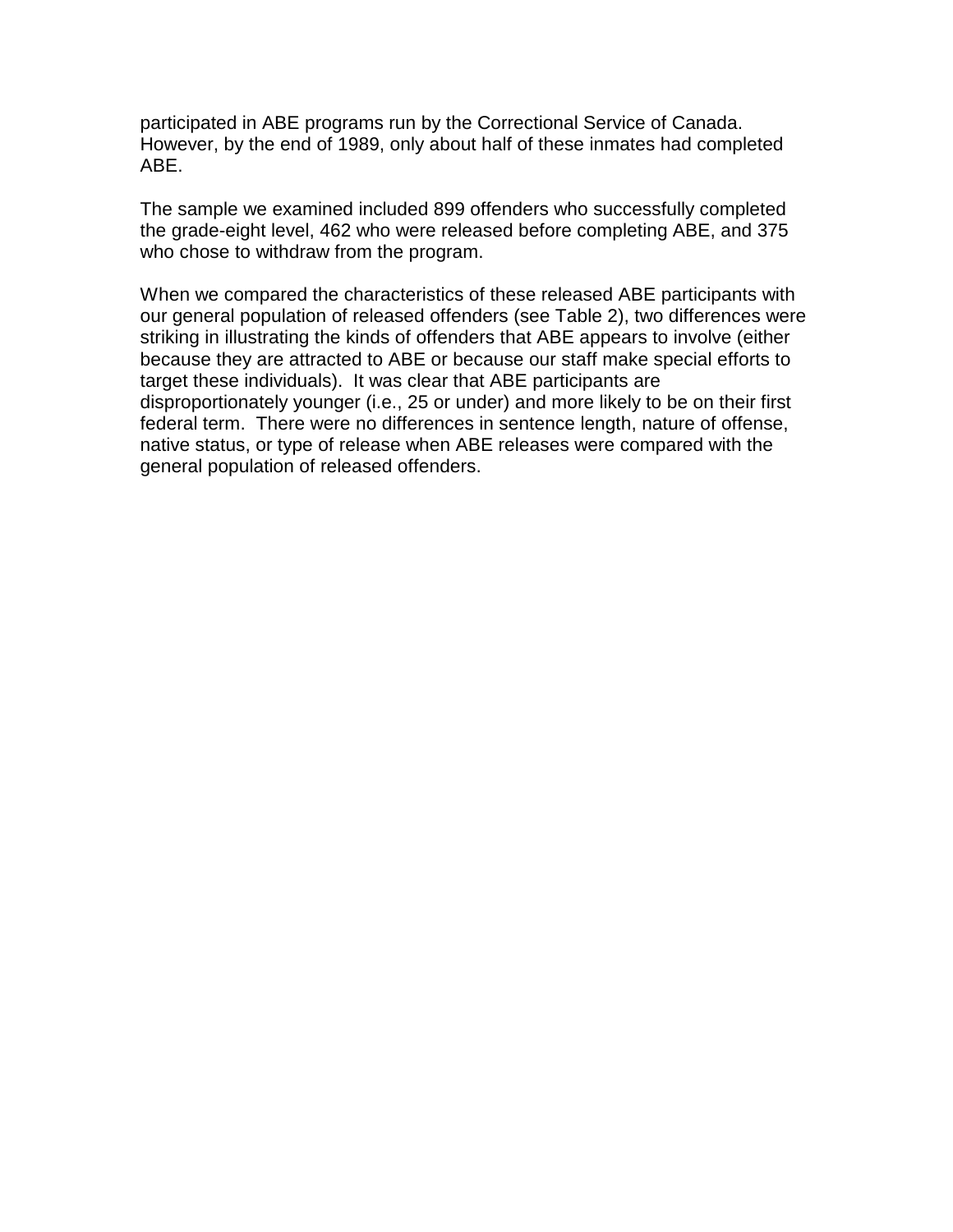|                              | <b>ABE Participants</b> | All Releases* |
|------------------------------|-------------------------|---------------|
|                              | $n=1,736$               | (n=5, 938)    |
| Sentence Length              | 51.5%                   | 48.6%         |
| $( > 3$ years)               |                         |               |
| <b>Previous Federal Term</b> | 31.7%                   | 50.4%         |
| (one or more)                |                         |               |
| Age                          | 51.4%                   | 17.3%         |
| $($ > 25 years)              |                         |               |
| <b>Violent Offense</b>       | 55.5%                   | 59.3%         |
| Non-Native                   | 86.0%                   | 87.3%         |
|                              |                         |               |
| <b>Release Type</b>          |                         |               |
| <b>Full Parole</b>           | 29.5%                   | 34.7%         |
| <b>Mandatory Supervision</b> | 70.5%                   | 65.4%         |

**Table 2 Characteristics of Released ABE Participants**

\* Based on the characteristics of releases from federal institutions from December 1990 to November 1991.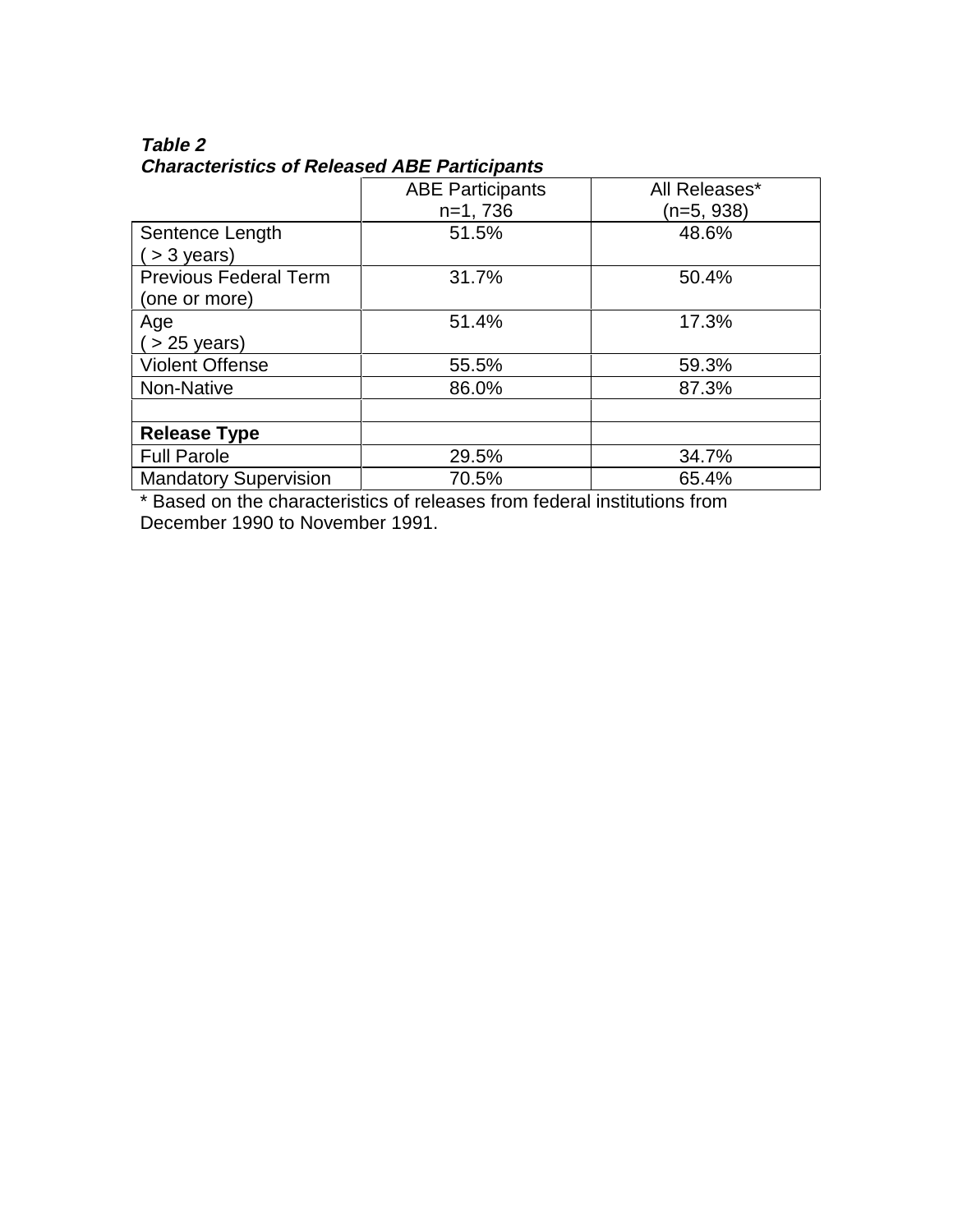Younger offenders on their initial term are typically at higher risk for recidivism. Our first finding, then, supports the fact that our ABE programs are appropriately capturing a higher-risk category of offender.

The readmission patterns that we documented were clearly most favourable for the ABE program graduates. As Figure 2 shows, those who completed the targeted grade-eight level had the best community outcomes: only 30.1% of the graduates were readmitted during the follow-up period, compared with 35.7% of those released before completion, and 41.6% of those who withdrew from ABE. Hence, there was a difference of almost 12% in readmission rates for the group of offenders who had successfully completed ABE and the group who had withdrawn.

Of course, one danger of comparing ABE graduates with offenders who did not complete the program is that the different outcomes observed may be related to differences in group characteristics that have nothing to do with ABE participation. For this reason, the three ABE groups were compared on a number of key characteristics.

The three groups had very similar average sentence lengths (3.5 years) and proportions of inmates who were serving sentences for a violent offense (44%). They were also similar in proportion of native offenders (about 14%). However, the graduates differed from the other two groups in their incarceration history: Only 28% had previous federal sentences, compared with 38% of those who withdrew from ABE and 33% of those who were released before completing the program. As well, the three groups differed in age with about 50% of the graduates and only 40% of those who withdrew being twenty-five years of age or older. Finally, the groups were granted different types of releases. The graduates were much more likely to receive full parole (33%) than were the offenders who withdrew (1 9%) and those who were released before completion (30%).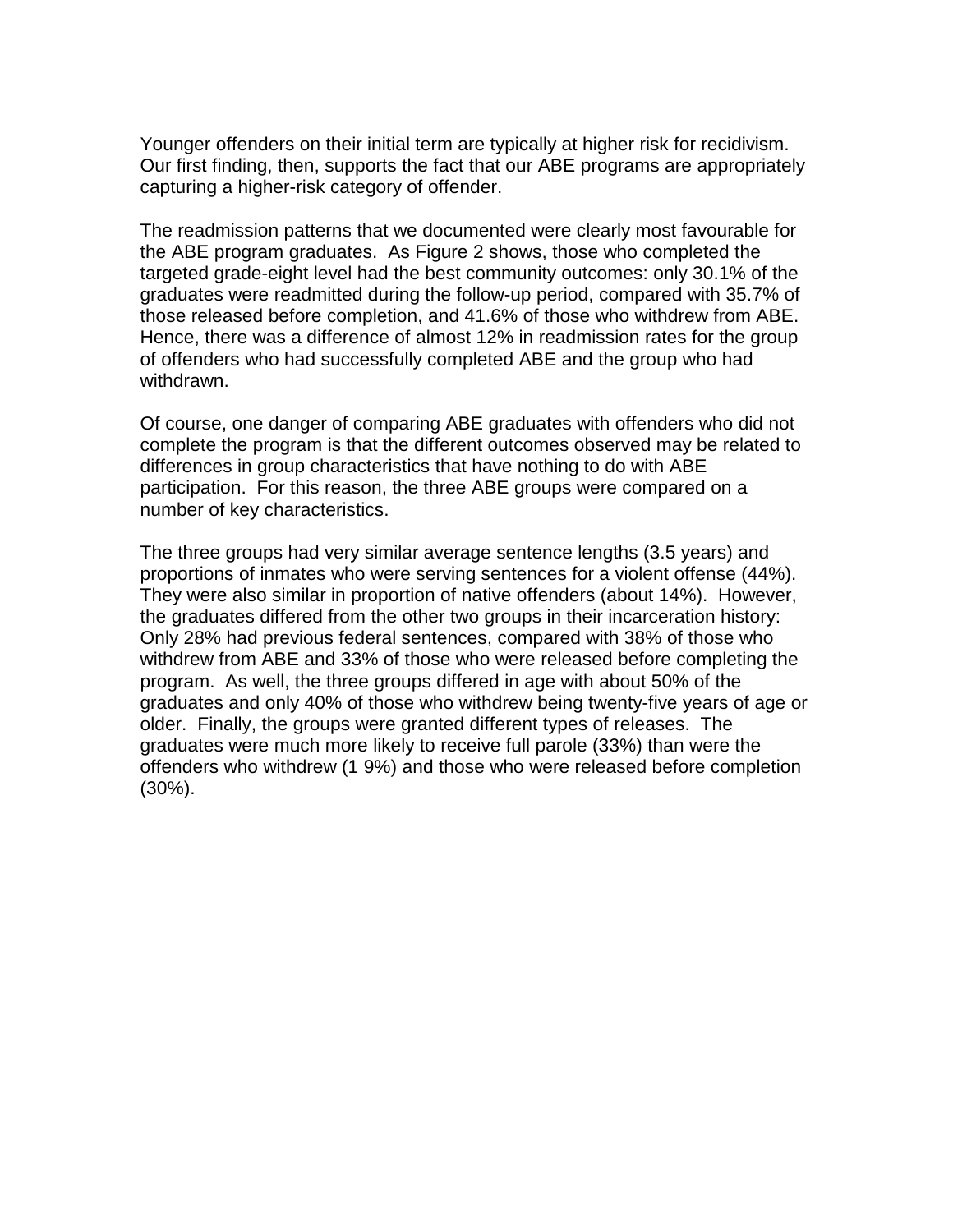**Figure 2 Readmission Rates of ABE Participants\***



 $* p * .001$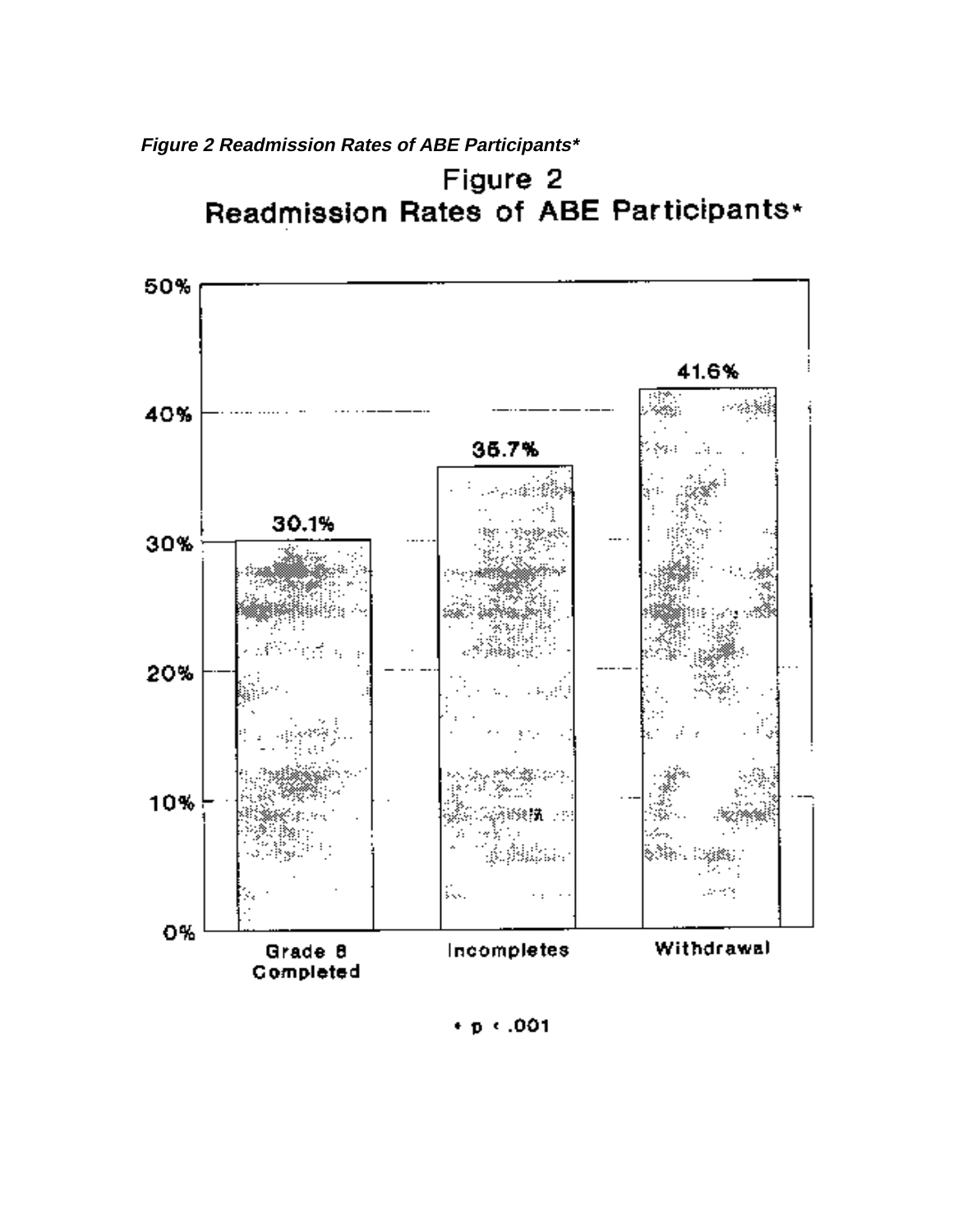These initial differences between the groups suggested that ABE participants who fail to complete the program may be higher-risk offenders than those who do complete it. Normally, a history of previous incarceration is associated with higher chances of reoffending, and cases released under mandatory-supervision generally exhibit poorer community outcomes than those granted full parole. For this reason, it might be argued that the graduates, being at lower-risk to begin with, would be more successful after release regardless of whether or not they had completed ABE. In order to rule out this hypothesis, we adjusted for the initial differences observed between the three ABE participation groups before examining the effects of ABE on post-release outcomes.

The supplementary analyses indicated that the initial group differences related to risk of recidivism did not account for the link between ABE completion and lower readmission rates. In fact, ABE appeared to have the greatest impact on offenders who could be initially defined as higher risks for reoffending.

These findings are illustrated in Figure 3, which compares the effects of completing ABE for different categories of offenders. We note a consistent effect where completion of ABE is reflected in lower rates of recidivism for offenders serving sentences of three years or more, for those with a prior federal term, for younger offenders, for natives, and for those offenders convicted of a violent offense. The differential effect on recidivism, contrasting completing and withdrawing from ABE, ranges from a high of 18% for violent offenders, 15% for longer sentenced offenders, 12% for younger offenders, 10% for recidivists, and 7% for natives.

The conclusion that involvement in ABE may have a particularly beneficial effect for higher-risk individuals was further supported when we compared cases granted parole with those released under mandatory-supervision (see Figure 4). Among the full parole cases, achieving grade-eight level skills was found to be only marginally associated with lower readmission rates. Whether or not a parolee had completed ABE, had been released before completing or had withdrawn seemed to have little consequence for success in the community. Among mandatory supervision cases, on the other hand, there appears to be a clear link between ABE completion and later success in the community. Although this group did more poorly overall than the full-parole group, mandatory-supervision cases who had completed ABE showed readmission rates 1 0% lower than those offenders who had withdrawn from their studies prematurely.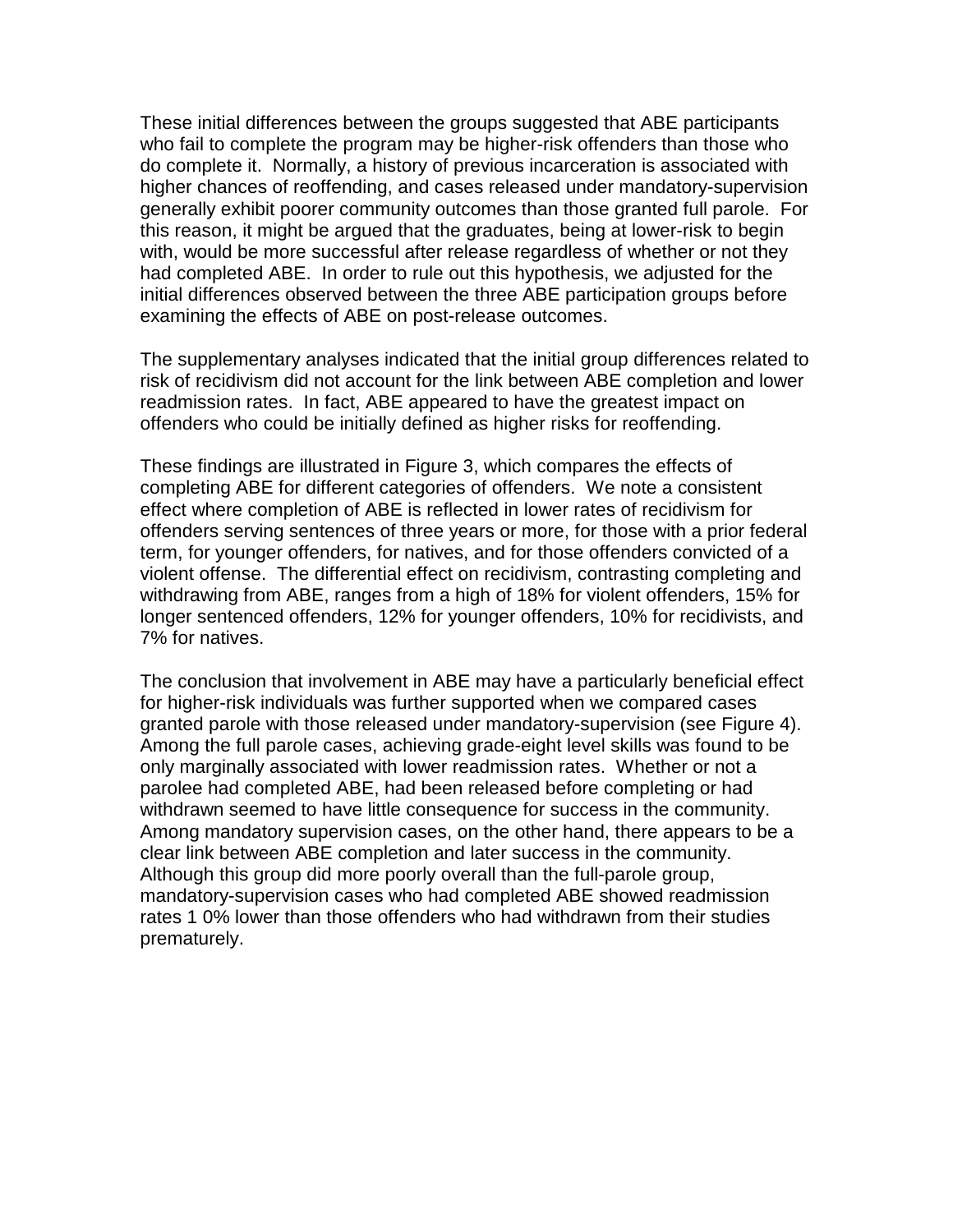**Figure 3 Readmission Rates of ABE Participants by Selected Characteristics**





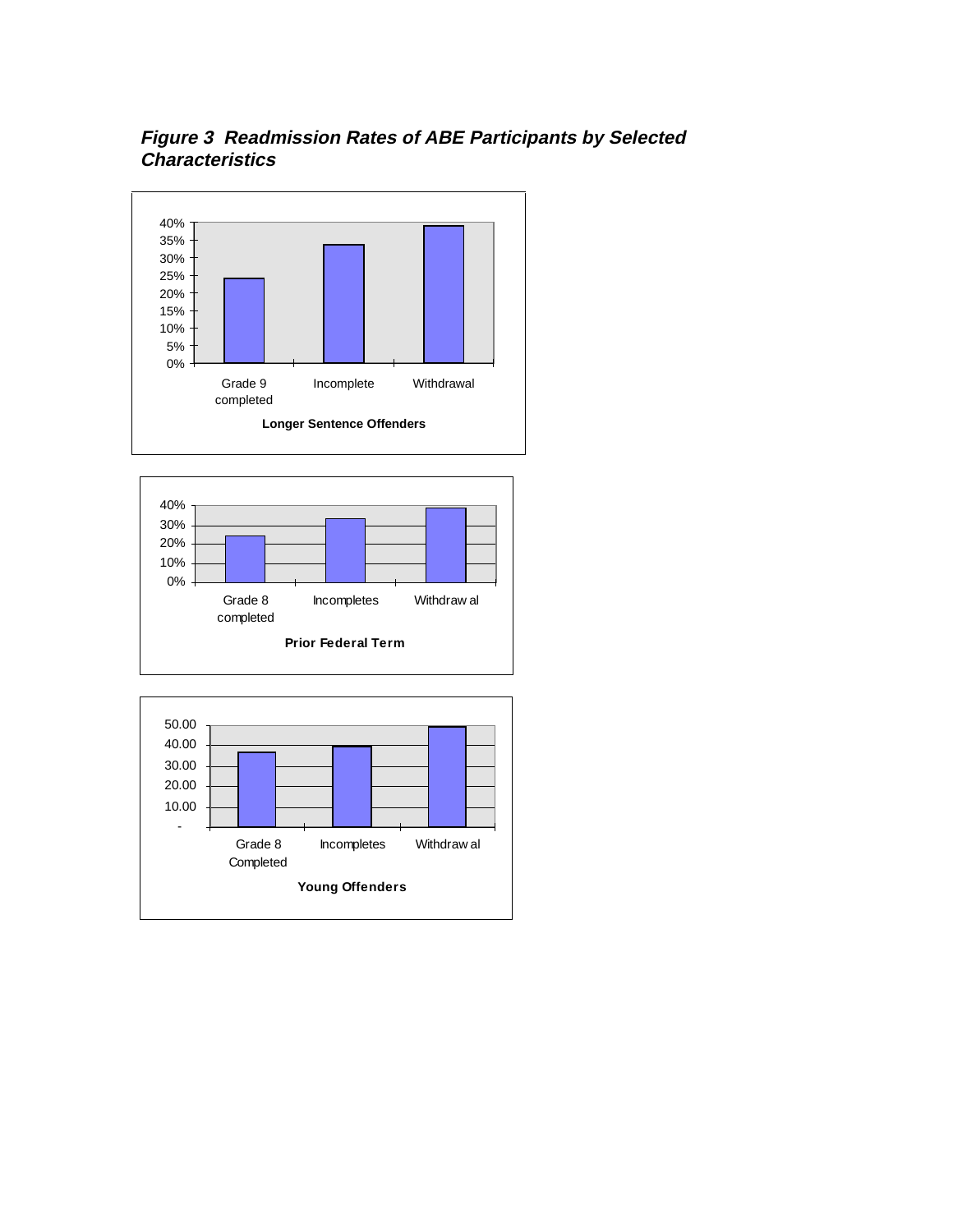

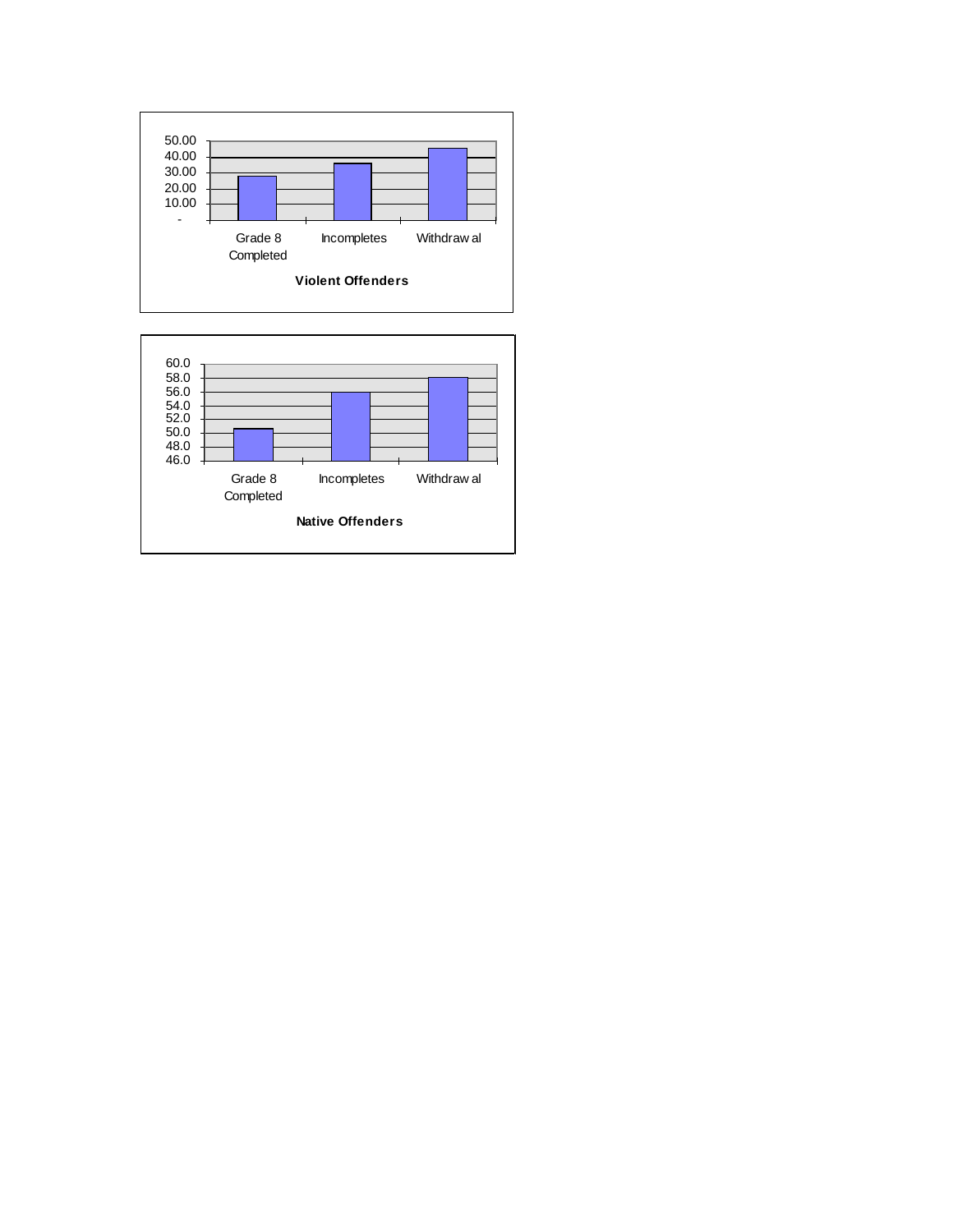**Figure 4 Readmission Rates and ABE Participation by Release Type**

k,





Supervision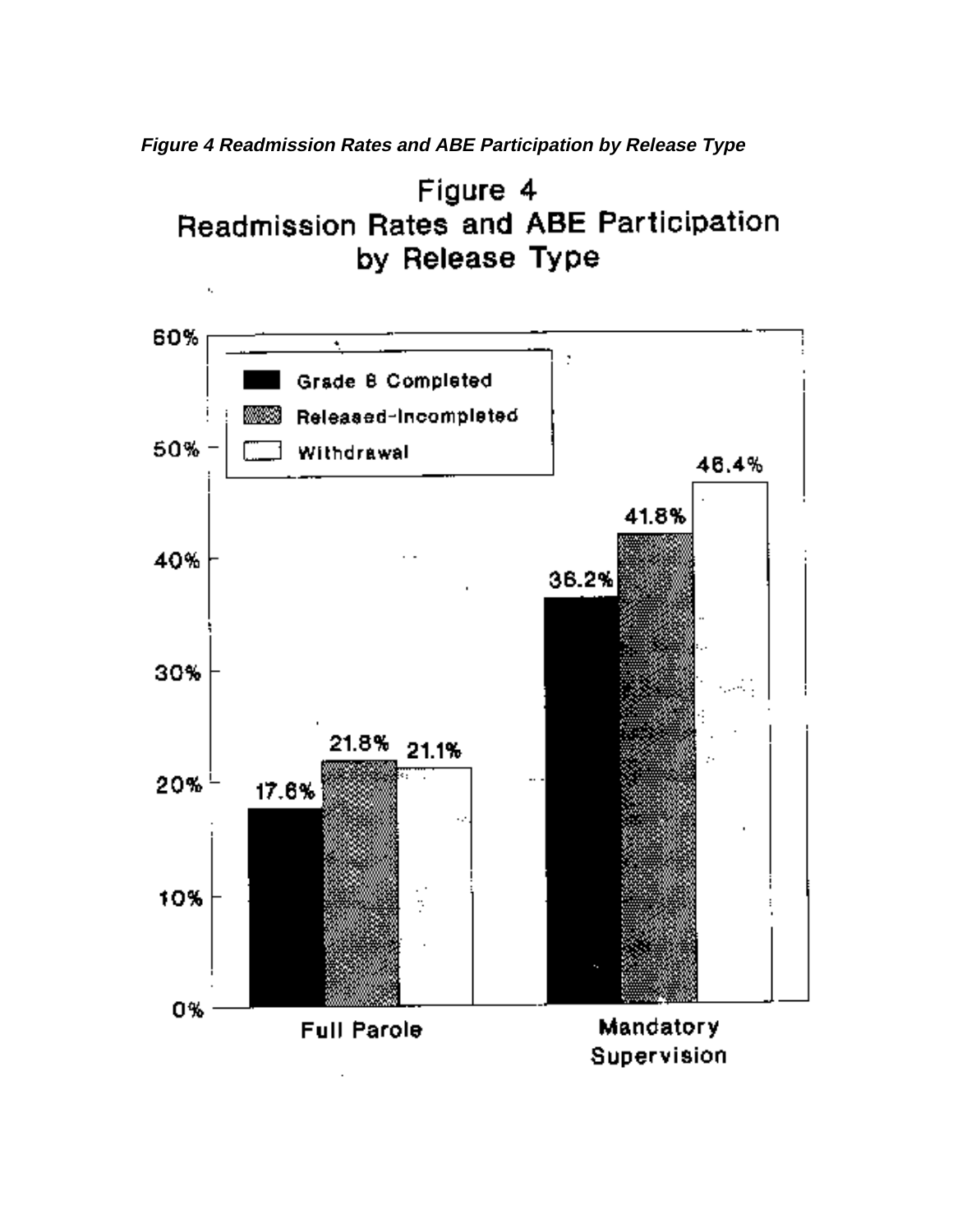This finding is consistent with what has been referred to as the "risk" principle, which contends that correctional programming shows the most benefit among cases that are at the highest risk (Andrews, 1989). The finding of positive ABE effects on mandatory-supervision cases gives additional credence to the belief that when we increase the levels of numeracy and literacy in our higher-risk offenders, we may also be successful in motivating expectations of success and reducing recidivism.

### **Qualitative Analysis of ABE Effects**

Another approach to studying the impact of ABE is to survey offenders directly to obtain their views on the benefits of educational programs in institutions. In a recent study conducted in collaboration with Dr. Stephen Duguid of Simon Fraser University and Dr. Joel Tax, we interviewed 38 released offenders who had participated in ABE programs while serving sentences in federal institutions in two regions of the country (Ontario and Pacific). The study was considerably smaller in scale than the readmission study. However, the findings provide some insight into how offenders perceive the usefulness of ABE skills and how they link these skills to various facets of their community adjustment.

The majority of offenders we spoke to noted that they had voluntarily chosen to take ABE (74%). Only 21 % indicated they took ABE because they were required to and another 5% more to pass the time. Most offenders were enrolled full-time (76%) and many simultaneously enrolled in other courses (71%); mostly lifeskills or vocational courses. As well, when asked whether involvement in ABE made them want to take other courses, 42% reported "very much" and another 37% "some". Almost all of the offenders perceived their teachers as very supportive (84%).

In terms of general community adjustment, 79% of the offenders reported being employed full-time, most of them having found a job within one month of release (78%). Since their release, the majority displayed employment stability, having held only one or two jobs.

Table 3 shows some of the sorts of perceived benefits that were noted by the offenders we interviewed.

Approximately 47% of the offenders indicated that ABE helped them "a great deal" to do things they had not been able to do before. About 30% felt that the skills acquired through ABE had helped "very much" in their job search, and another 30% felt that the new skills had helped at least "somewhat." ABE skills were rated as "very useful" in on-the-job matters by about half the offenders. Reading, writing, spelling, and mathematics were all viewed as valuable job skills, although reading and numeracy skills were seen as especially valuable.

Approximately one third of the offenders claimed that what they learned in ABE helped them "very much" with their families and children, and the majority (over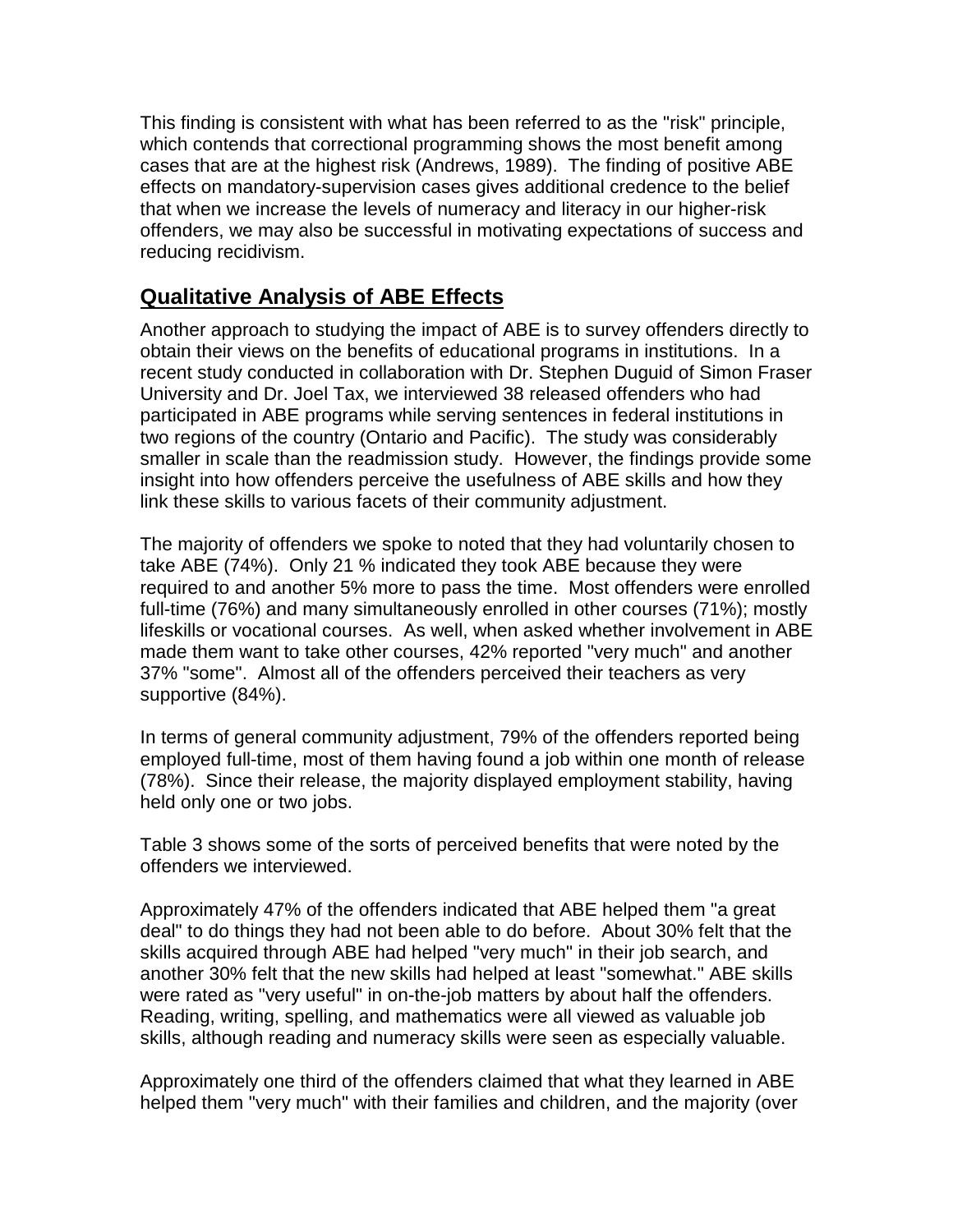70%) regarded reading as an important skill for entertainment, to acquire news, and for hobby and job information. More concrete evidence that literacy skills were actually being applied is the fact that a substantial number of the offenders reported that they regularly read newspapers, magazines and books (see Table 3).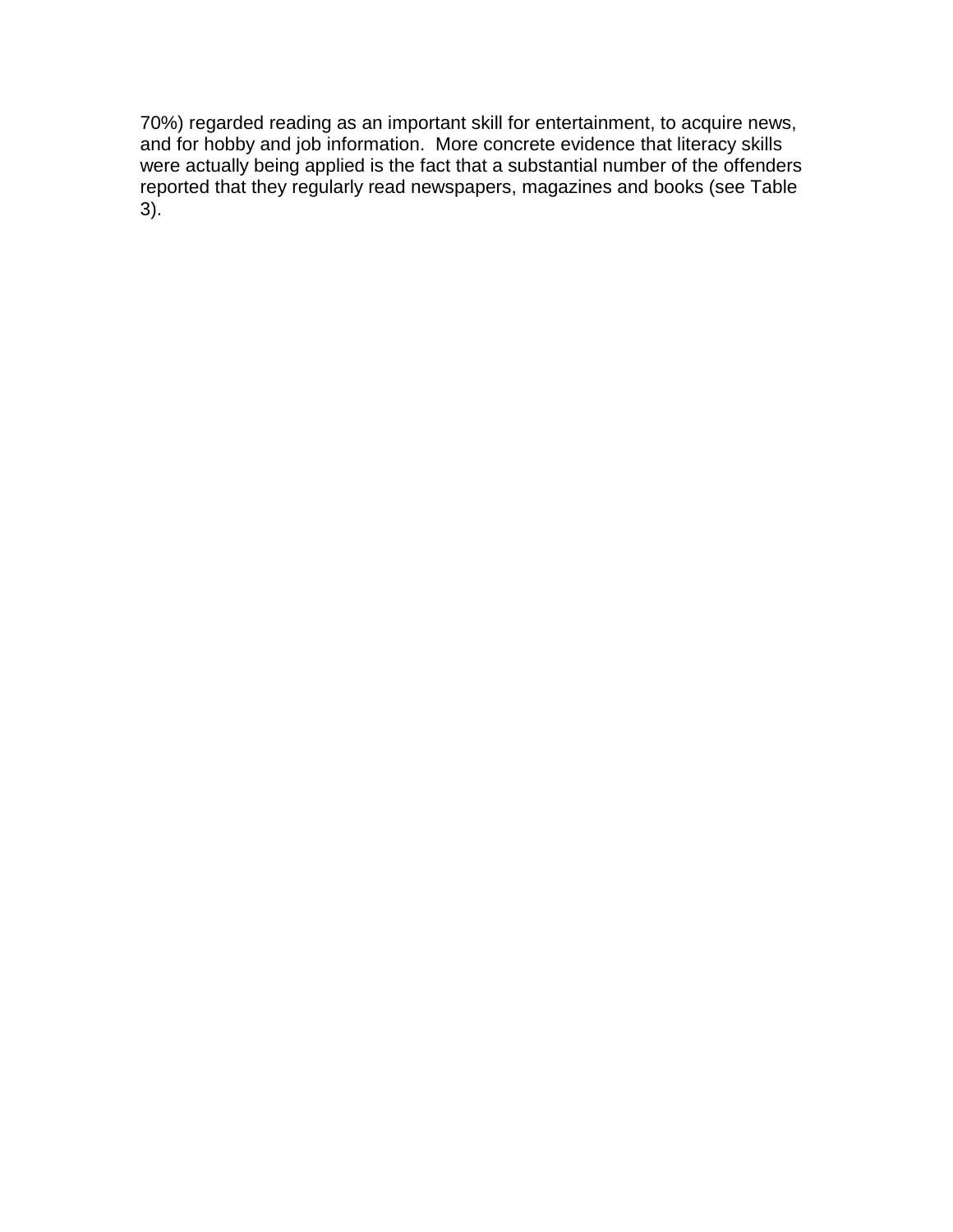#### **Table 3 Perceived Benefits of ABE**

|                                                         | <b>Perceived Benefits of ABE</b> |     |     |
|---------------------------------------------------------|----------------------------------|-----|-----|
| can do thinks could not do before                       |                                  |     | 42% |
| became interested in othe courses/programs<br>$\bullet$ |                                  |     | 47% |
| A.B.E. helped in job search                             |                                  |     | 60% |
|                                                         | very much                        | 30% |     |
|                                                         | somewhat                         | 30% |     |
| • A.B.E. very useful in job                             |                                  |     | 49% |
|                                                         | reading                          | 80% |     |
| $\bullet$                                               | writing                          | 74% |     |
|                                                         | spelling                         | 73% |     |
|                                                         | math                             | 81% |     |
| helped with family relations/ children<br>$\bullet$     |                                  |     | 30% |
| reading/writing<br>$\bullet$                            |                                  |     |     |
|                                                         | reading books                    |     | 58% |
|                                                         | reading books now                |     | 43% |
|                                                         | read magazines<br>$\bullet$      |     | 66% |
|                                                         | read newspaper                   |     | 86% |
|                                                         | write                            |     | 57% |
| importance of reading                                   |                                  |     |     |
|                                                         | for entertainment                |     | 74% |
|                                                         | for news<br>$\bullet$            |     | 87% |
|                                                         | for hobby informaiton            |     | 61% |
|                                                         | for job informaiton              |     | 73% |
|                                                         |                                  |     |     |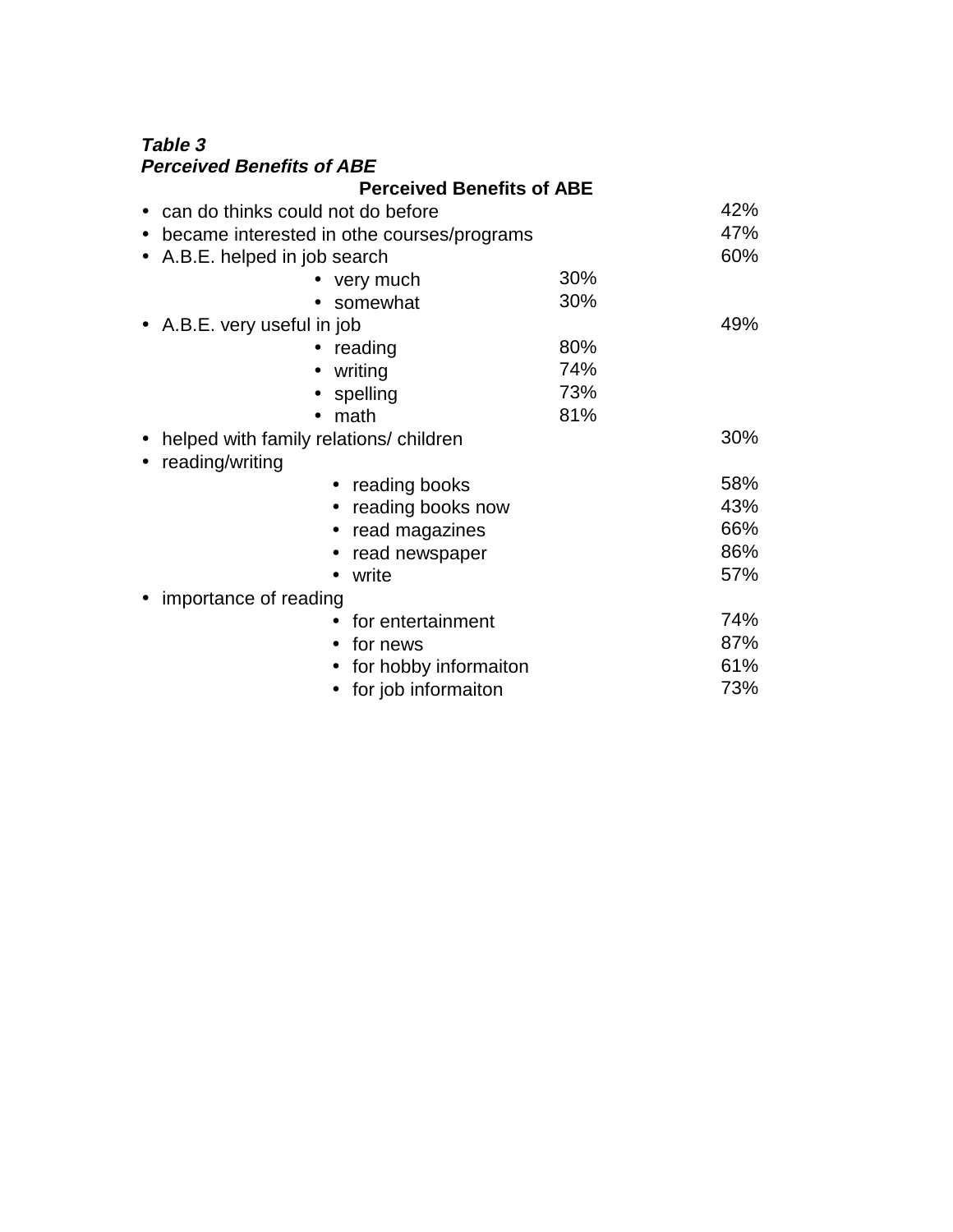When the offenders were asked to assess how much positive change had occurred in their lives over the last five years, a significant number (21 %) cited their participation in ABE as "very important" in helping them achieve positive changes (see Table 4). Specifically, offenders strongly agreed that they had made significant personal changes such as:

- when I get mad at someone I am better able to work it out (58%)
- other people think better of me now (58%)
- feel more in control of myself now (74%); and,
- am more concerned about other people's feelings (68%).

An interesting finding of the study -- and one that warrants further inquiry -is the link between the acquisition of mathematical skills and other changes in the lives of the offenders. Those who reported feeling "more in control" of their lives rated the usefulness of mathematical skills very highly (correlation of .65). The ability to manipulate numbers may be even more important than reading and writing skills for the development of a feeling of self-mastery among offenders. Numeracy skills are also probably crucial to survival in today's labour market.

#### **Table 4**

#### **ABE Participants' Self-Assessed Change**

| $\bullet$ | Major personal changes in the past five years | 76% |
|-----------|-----------------------------------------------|-----|
|           | $\bullet$ did ABE help                        |     |
|           | $\bullet\text{ very much}$                    | 21% |
|           | • somewhat                                    | 50% |
|           | • Better able to control anger                | 58% |
|           | • People think better of me                   | 58% |
|           | • More in control of myself                   | 74% |
|           | • More concerned about others                 | 62% |

Our research has still not clearly identified which aspects of ABE programs are most helpful to the post-release community adjustment of offenders. The specific intellectual skills that are gained through ABE training may equip offenders to deal more effectively with daily problems encountered in the community. Moreover, the sense of achievement and confidence that results from successfully completing a program may encourage some offenders to make further positive changes in their lives.

The research conducted to date is only a first step by the Correctional Service of Canada to answer some of the questions about the presumed benefits and effectiveness of ABE programs. Nevertheless, the existing evidence suggests that our current commitment to teaching basic language and mathematical skills should not be diminished.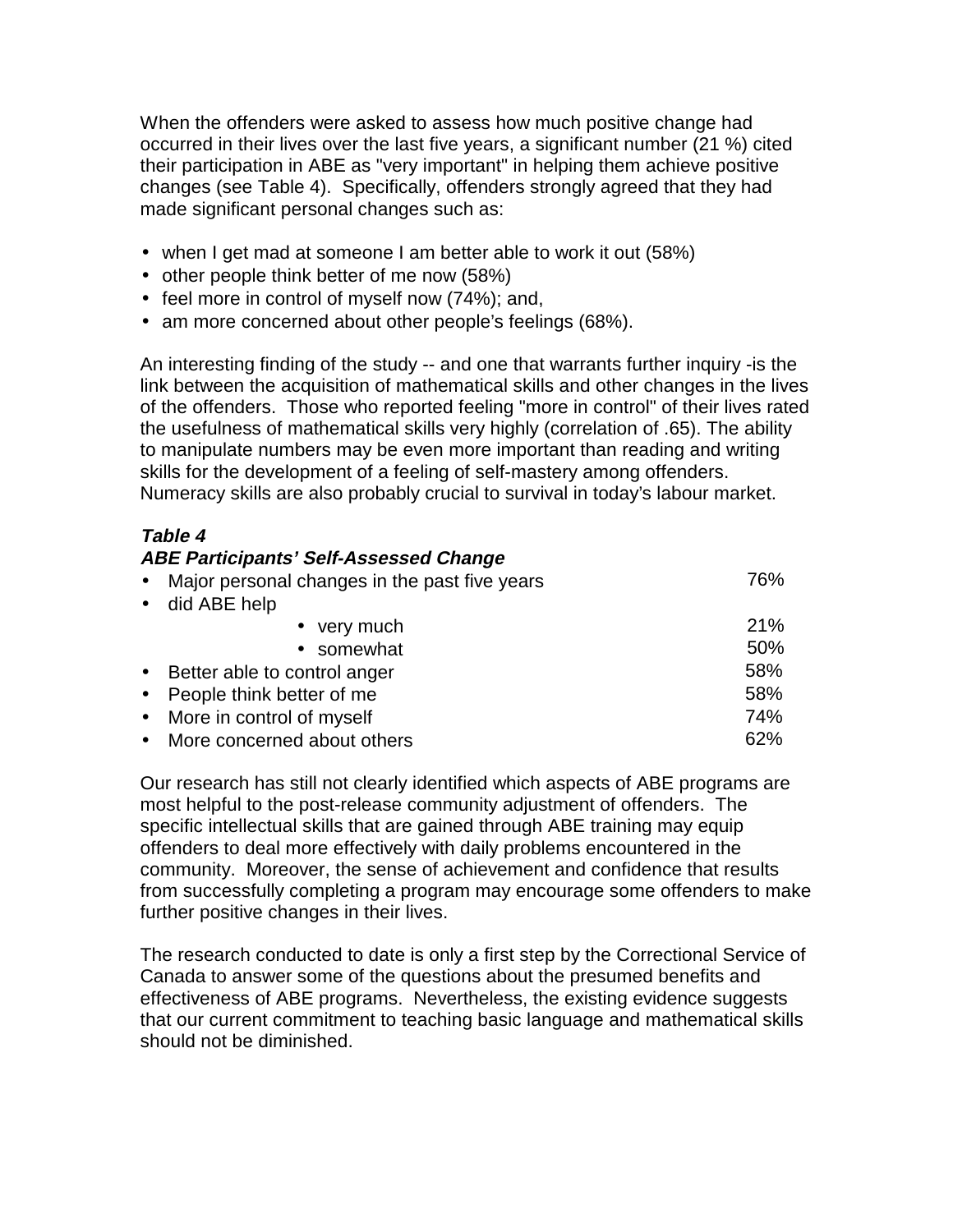### **References**

- Andrews, DA 1989. Recidivism is Predictable and Can be Influenced: Using Risk Assessments to Reduce Recidivism. Forum on Corrections Research, Vol. 1, No.2.
- Fabiano, E., Porporino, F., and Robinson, D. (1991) Canada's Cognitive Skills Program Corrects Offenders' Faulty Thinking. Corrections Today, August 1991.
- Fabiano, E., Robinson, D., Porporino, F. (1 990) A Preliminary Assessment of the Coginitive Skills Training Program: A Component of Living Skills Programming. Correctional Service of Canada.
- Glaser, D. (1964) The Effectiveness of a Prison and Parole System. New York: Bobbs-Merrill.
- Ingalls, G.R. (1978) The Relationship Between Educational Programs and the Rate of Recidivism Among Medium Security Prison Parolees and Mandatory Supervision Cases from Drumhellar Institution in the Province of Alberta. Dissertation, Washingon State University, Department of Education, Ann Arbor, Michigan: University Microfilms International.
- Linden, R.; Perry, L. (1983) The effectiveness of prison education programs. Journal of Offender Counseling. Service, 6, 43-57.
- Loeber, R. (1991) Risk Factors and the Development of Disruptive and Antisocial Behaviour in Children. Forum on Corrections Research, Vol. 3, No. 3.
- Mace, J. L. (1978) Effect of correctional institutions' Education Programs on Inmates' Societal Adjustment as Measured by Post-Release Recidivism. Doctoral Dissertation: West Virginia University.
- Palfrey, C. (1974). Remedial education and the adult offender. Howard journal of Penology and Crime Prevention, 14, (1), 78-84.
- Ross, R. R. (1978). Reading and rehabilitation. Crime and Justice, 1 6, 4, 207- 218.
- Ryan, TA (1991) Literacy Training and Reintegration of Offenders. Forum on Corrections Research, Vol. 3, No. 1

Stevens, R. D. (1986) The effect on recidivism of attaining the general education development diploma. Journal of Offender Counseling. 7, 1, 3-9.